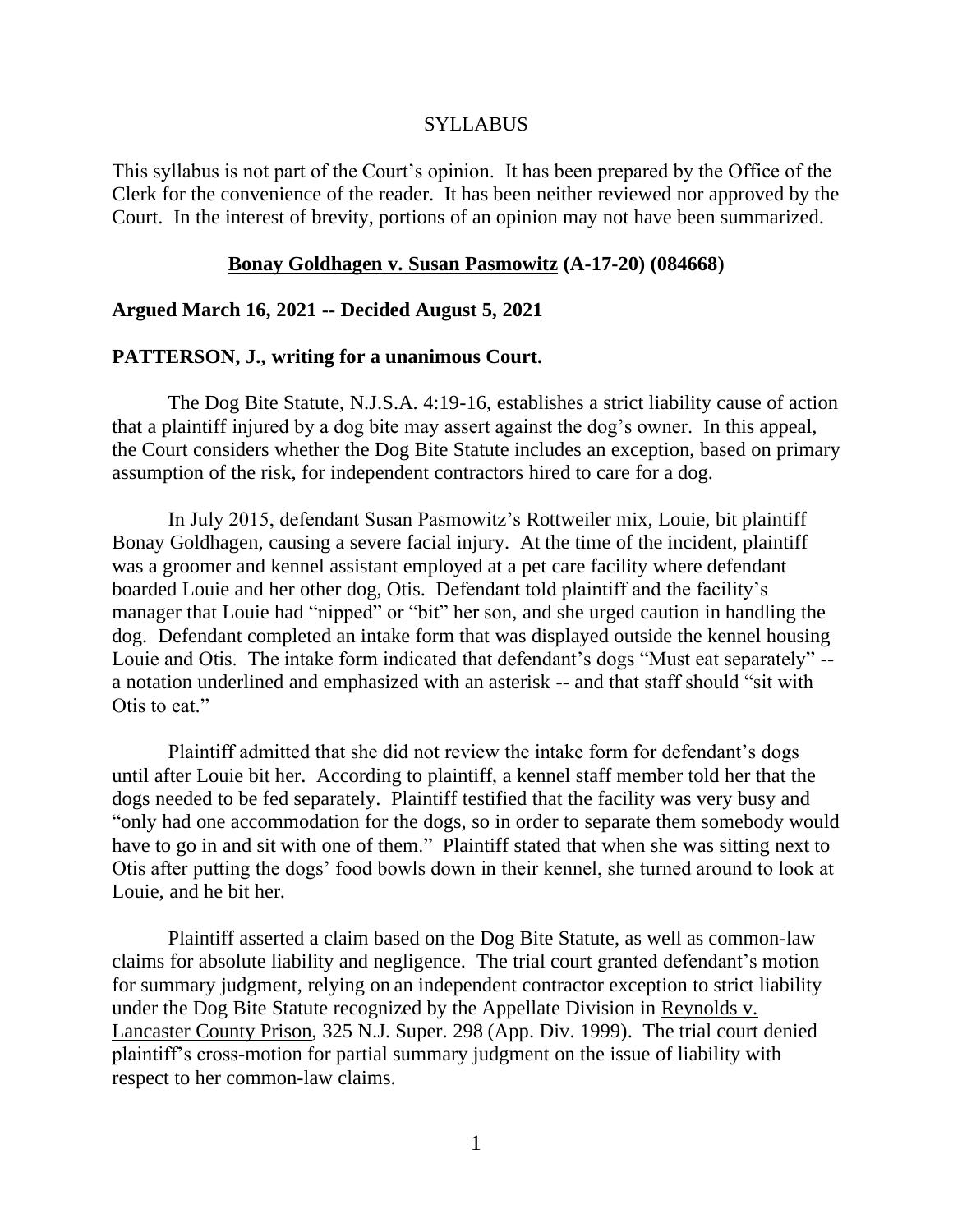The Appellate Division affirmed the grant of summary judgment to defendant and denial of plaintiff's cross-motion. The Court granted certification. 244 N.J. 335 (2020).

**HELD:** The Dog Bite Statute's strict liability standard applies to the claim of an independent contractor who agrees to care for a dog. The statute's plain language reveals no legislative intent to recognize an exception to strict liability under the Dog Bite Statute for any category of injured plaintiffs. See N.J.S.A. 4:19-16. However, the Comparative Negligence Act, N.J.S.A. 2A:15-5.1 to -5.8, applies to plaintiff's strict liability claim, and plaintiff's status as a professional experienced in the care of dogs is relevant to an allocation of fault. Genuine issues of material fact warrant the denial of plaintiff's motion for partial summary judgment on her common-law claims.

1. Prior to the enactment of the Dog Bite Statute in 1933, dog owners were liable for biting incidents only if they knew of the animal's dangerous or mischievous propensities. When it adopted the Dog Bite Statute, the Legislature expanded the liability of dog owners by imposing a standard of strict liability in dog-bite cases meeting the statutory terms. The Statute provides that the owner of a dog that bites a person in a public place or lawfully in a private place "shall be liable for such damages as may be suffered by the person bitten, regardless of the former viciousness of such dog or the owner's knowledge of such viciousness." N.J.S.A. 4:19-16. Case law underscores the Legislature's intent to impose a strict liability standard on dog owners in cases governed by the Dog Bite Statute, rather than a standard of negligence. (pp. 14-16)

2. N.J.S.A. 4:19-16's status as a strict liability statute does not mean that a defendant subject to that statute is barred from asserting the plaintiff's fault as a defense. Under the Comparative Negligence Act, the trier of fact first determines "the full value of the injured party's damages" and then assesses "[t]he extent, in the form of a percentage, of each party's negligence or fault," totaling one hundred percent. N.J.S.A. 2A:15-5.2(a)(1) to (2). Based on the trier of fact's findings, the judge molds the judgment. Id. at (d). If the trier of fact allocates fifty-one percent or more of the fault to the plaintiff, the plaintiff does not recover damages. See N.J.S.A. 2A:15-5.1. The Legislature expressly provided that the Comparative Negligence Act applies to "strict liability actions." N.J.S.A. 2A:15- 5.2(a). That includes a strict liability action under the Dog Bite Statute. When a plaintiff pursues a strict liability claim under the Dog Bite Statute and the defendant asserts the plaintiff's negligence as a defense, the plaintiff's negligence may bar the statutory claim, or diminish her recovery of damages in that claim. The plaintiff's background, experience, knowledge of the dog's potential dangers, and conduct in handling the dog, among other considerations, may be relevant factors in that determination. (pp. 17-19)

3. In Reynolds, the Appellate Division applied the doctrine of primary assumption of the risk, and held that a dog owner is not liable under the Dog Bite Statute to an independent contractor who has agreed to care for the dog unless the owner knew, or had reason to know, that the dog was vicious and withheld that information. 325 N.J. Super. at 324.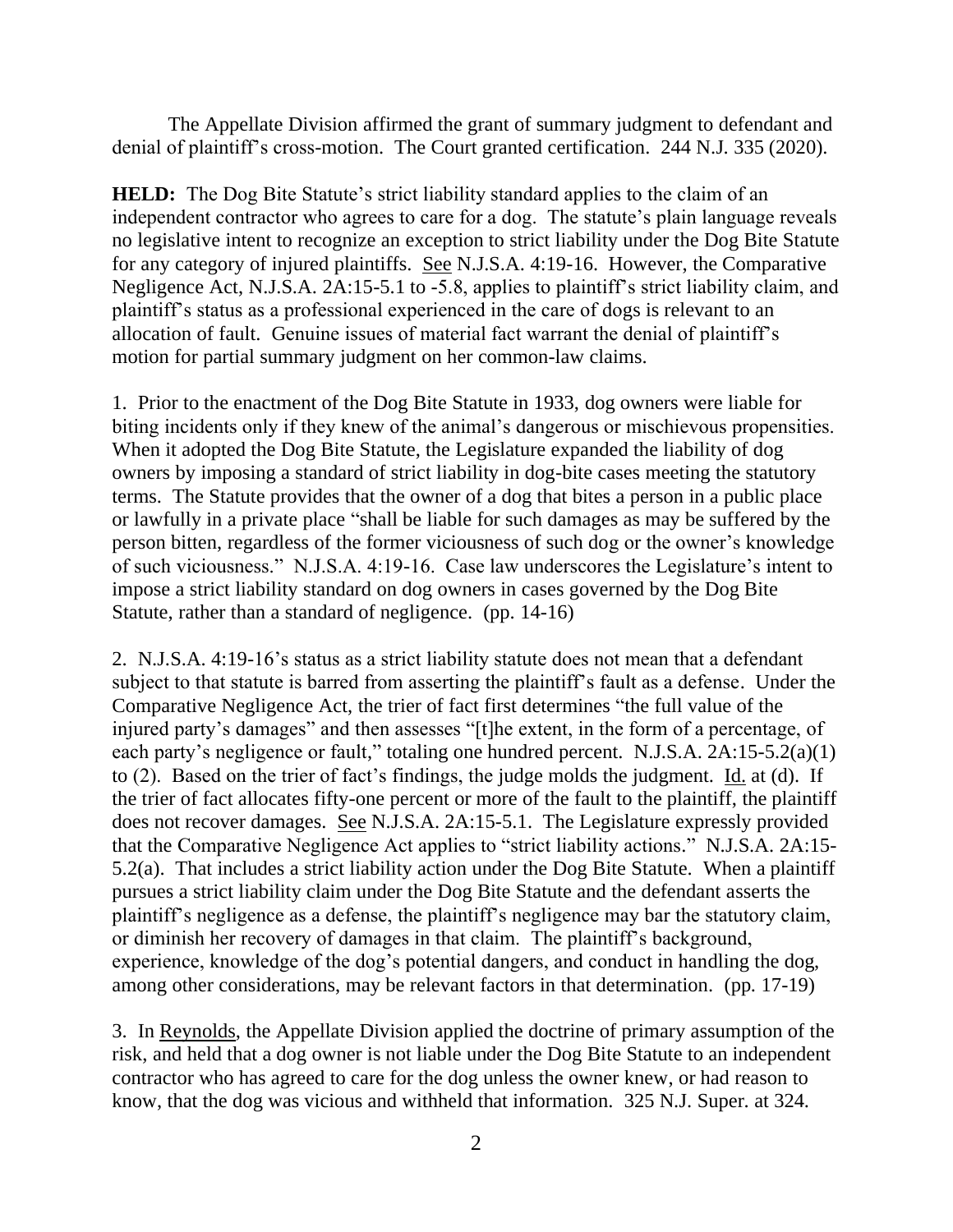The plain language of N.J.S.A. 4:19-16, however, imposes strict liability on "[t]he owner of any dog" that bites a "person" who is, at the time of the dog bite, in a public place or lawfully in a private place. N.J.S.A. 4:19-16. The term "person" is unmodified by any limiting term. Ibid. Nothing in the provision suggests that the Legislature intended to exclude any category of dog owners from statutory liability, let alone any indication that claims asserted by independent contractors are exempt from the statute's general rule. In that regard, the Dog Bite Statute stands in stark contrast to statutes that govern liability for injuries suffered while participating in inherently dangerous activities and that incorporate assumption of the risk in the statutory terms. When the Legislature has carefully employed a term in one place and excluded it in another, it should not be implied where excluded. The Legislature's choice not to incorporate assumption of the risk into the Dog Bite Statute for independent contractors -- or any other category of plaintiffs -- signals its intent not to limit the statute's strict liability rule. (pp. 19-24)

4. The Court reverses the Appellate Division's decision, premised on the Reynolds exception, affirming the grant of summary judgment. However, defendant may raise plaintiff's experience in working with dogs, the warnings provided, her conduct in handling the dog, and other facts relevant to comparative negligence, and may argue in a summary judgment motion that plaintiff's comparative fault warrants dismissal of her statutory claim. If the case proceeds to trial, defendant may present evidence relating to plaintiff's professional status, knowledge, experience, and conduct and may seek an allocation of fault to plaintiff pursuant to the Comparative Negligence Act. (pp. 24-25)

5. Genuine issues of material fact preclude a grant of partial summary judgment to plaintiff as to liability on her Dog Bite Statute claim and her common-law claims. There remain significant factual disputes regarding the information that defendant provided to plaintiff and her employer regarding the risk posed by the dog, plaintiff's conduct before and during the incident, and other relevant issues. Defendant's assertion of a defense based on the Comparative Negligence Act and prima facie evidence supporting that defense preclude the entry of partial summary judgment on liability based on the Dog Bite Statute. The Court provides guidance to the trial court on the relationship between plaintiff's statutory claim under the Dog Bite Act and her common-law claims. The trial court should apply the principles stated in DeRobertis v. Randazzo, 94 N.J. 144, 158 (1983), when it determines plaintiff's statutory and common-law claims, and decides which, if any, of those claims should be presented to the jury. If the jury considers either common-law claim, and defendant presents evidence of plaintiff's negligence, the jury should allocate fault pursuant to the Comparative Negligence Act with respect to those claims. (pp. 25-28)

#### **AFFIRMED in part; REVERSED in part. REMANDED to the trial court.**

# **CHIEF JUSTICE RABNER and JUSTICES LaVECCHIA, ALBIN, FERNANDEZ-VINA, SOLOMON, and PIERRE-LOUIS join in JUSTICE PATTERSON's opinion.**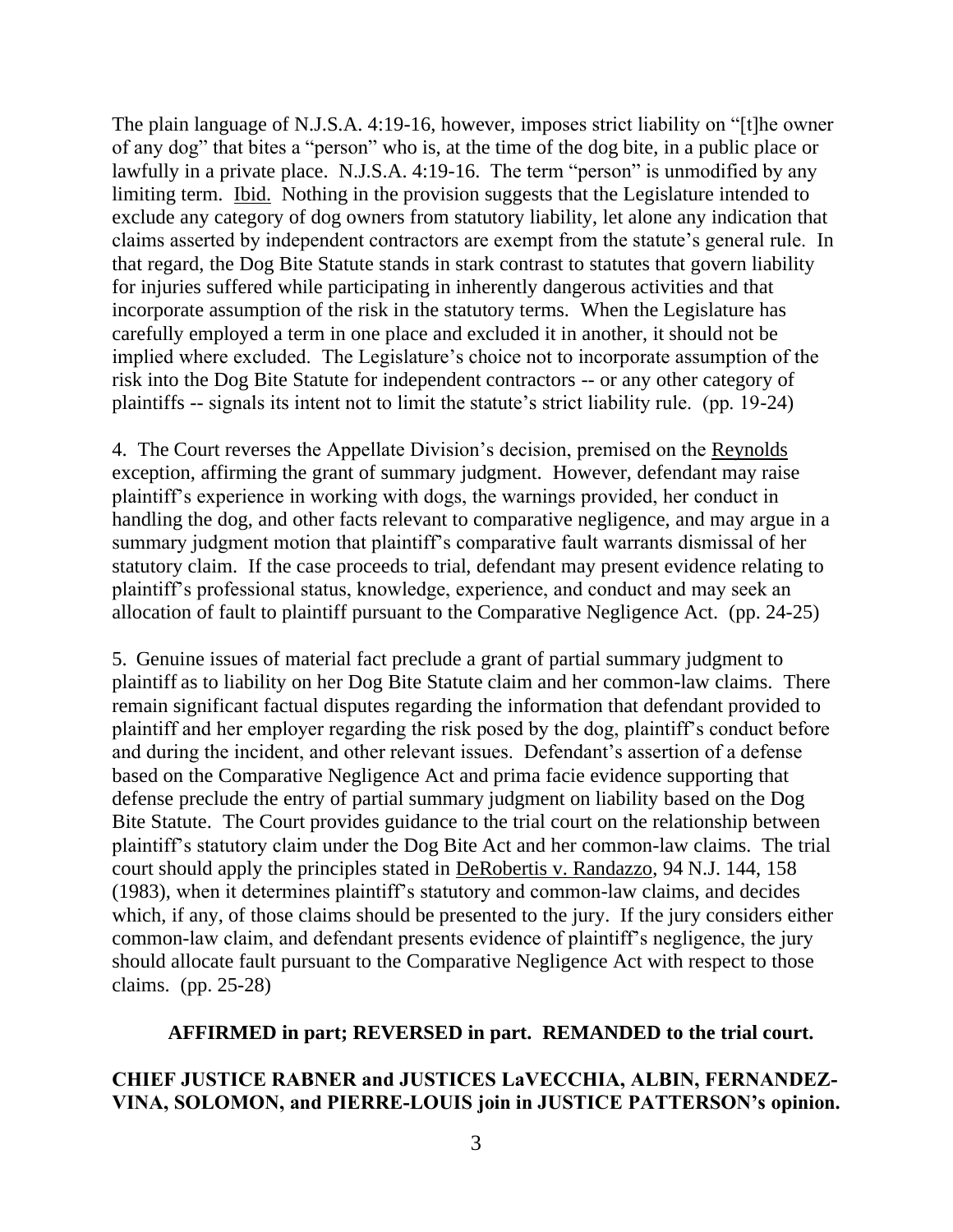# SUPREME COURT OF NEW JERSEY A-17 September Term 2020 084668

Bonay Goldhagen,

# Plaintiff-Appellant,

v.

Susan Pasmowitz,

Defendant-Respondent,

and

Bernice Brooks,

Defendant.

| On certification to the Superior Court,<br>Appellate Division. |                          |                           |  |
|----------------------------------------------------------------|--------------------------|---------------------------|--|
|                                                                | Argued<br>March 16, 2021 | Decided<br>August 5, 2021 |  |

Joseph Monaco argued the cause for appellant (Monaco Law, attorneys; Joseph Monaco, on the brief).

Andrew Siegeltuch argued the cause for respondent (Lucosky Brookman, attorneys; Andrew Siegeltuch, on the letter brief).

Melissa M. Baxter argued the cause for amicus curiae New Jersey Association for Justice (Rossetti & DeVoto, and Grungo Colarulo, attorneys; Melissa M. Baxter and Christine V. Lafferty, on the brief).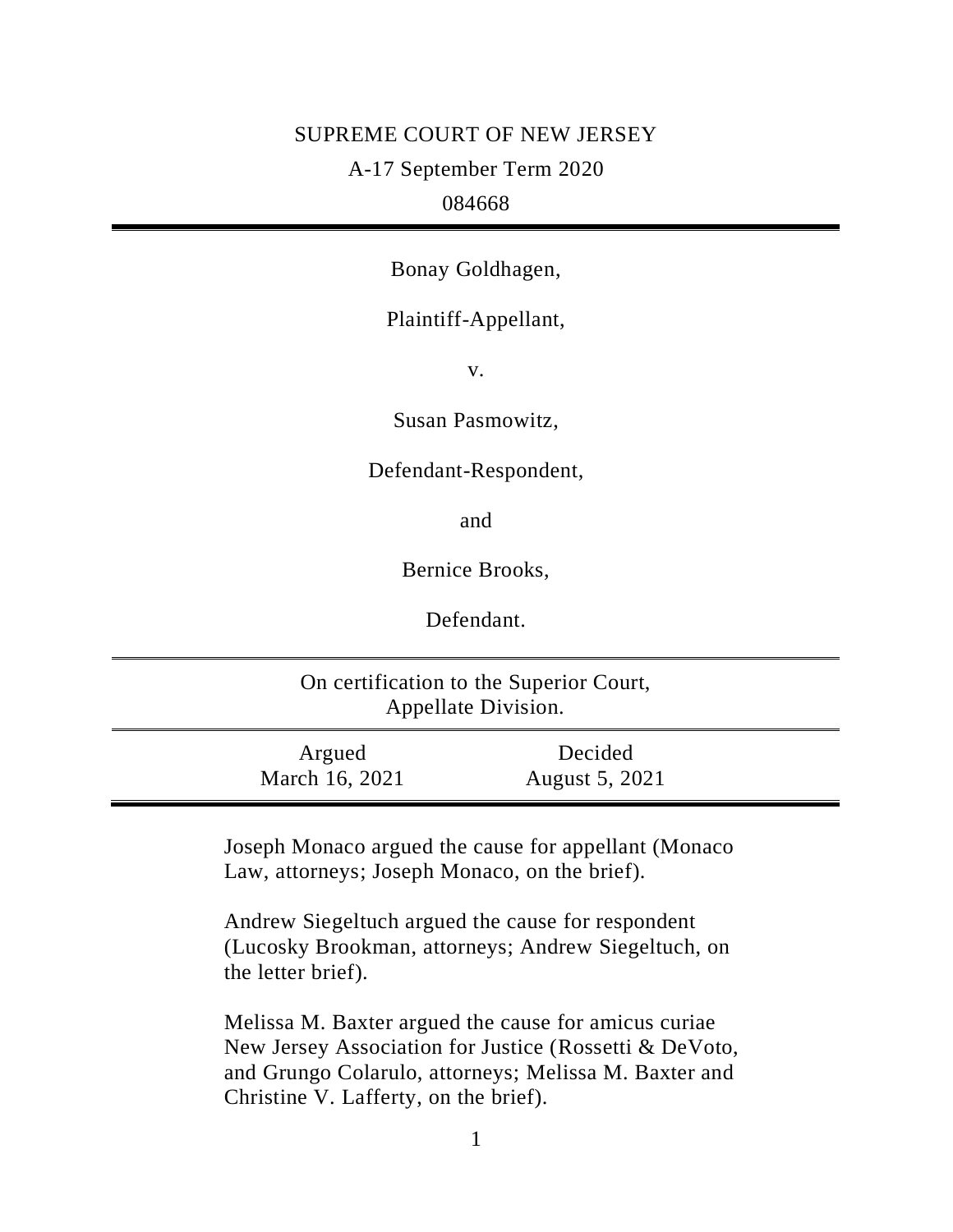JUSTICE PATTERSON delivered the opinion of the Court.

The Dog Bite Statute, N.J.S.A. 4:19-16, imposes liability on dog owners in personal injury actions arising from dog bites in certain settings, "regardless of the former viciousness of such dog or the owner's knowledge of such viciousness." It establishes a strict liability cause of action that a plaintiff injured by a dog bite may assert against the dog's owner if the plaintiff proves the elements set forth in the statute.

This appeal arose from an incident in which a dog owned by defendant Susan Pasmowitz bit plaintiff Bonay Goldhagen, causing a severe facial injury. At the time of the incident, plaintiff was a groomer and kennel assistant employed at a pet care facility where defendant boarded her dogs. It is undisputed that defendant told plaintiff and the facility's manager that the dog "nipped" or "bit" her son and that she urged caution in handling the dog. Nevertheless, plaintiff contends that defendant concealed the fact that the dog had previously bitten defendant in the face and downplayed the risk that the dog presented.

Plaintiff asserted a claim based on the Dog Bite Statute, as well as common-law claims for absolute liability and negligence. Granting summary judgment in favor of defendant, the trial court relied on the Appellate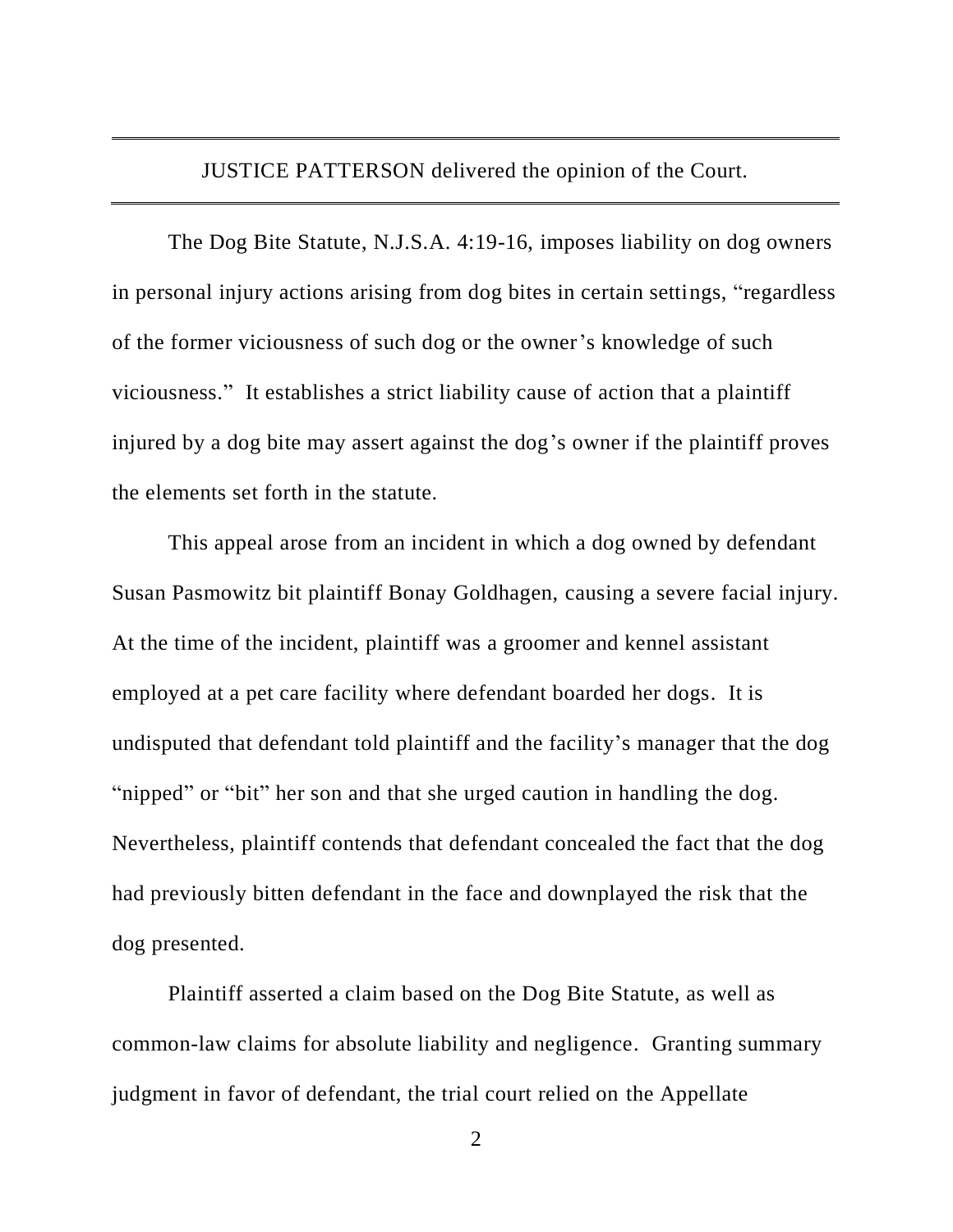Division's decision in Reynolds v. Lancaster County Prison, 325 N.J. Super. 298, 323-26 (App. Div. 1999). In Reynolds, the Appellate Division recognized an exception to statutory liability under the Dog Bite Statute. Applying principles of primary assumption of the risk, the court held that when the plaintiff is an independent contractor who agrees to care for the defendant's dog, the plaintiff must show that the owner "purposefully or negligently conceal[ed] a particular known hazard" for liability to attach. Id. at 323-24 (quoting Nelson v. Hall, 211 Cal. Rptr. 668, 673 n.4 (Ct. App. 1985)). The trial court in this matter viewed Reynolds to bar plaintiff's claims, given her status as a professional employed by a kennel to care for the dog, and dismissed her claims.

Plaintiff appealed. The Appellate Division applied the independent contractor exception to the Dog Bite Statute under Reynolds and affirmed the grant of summary judgment.

We granted certification. We affirm in part and reverse in part the Appellate Division's judgment and remand the matter to the trial court for further proceedings. We disagree with the Appellate Division's holding in Reynolds that the Dog Bite Statute's strict liability standard does not apply to the claim of an independent contractor who agrees to care for a dog. See ibid. The statute's plain language reveals no legislative intent to recognize an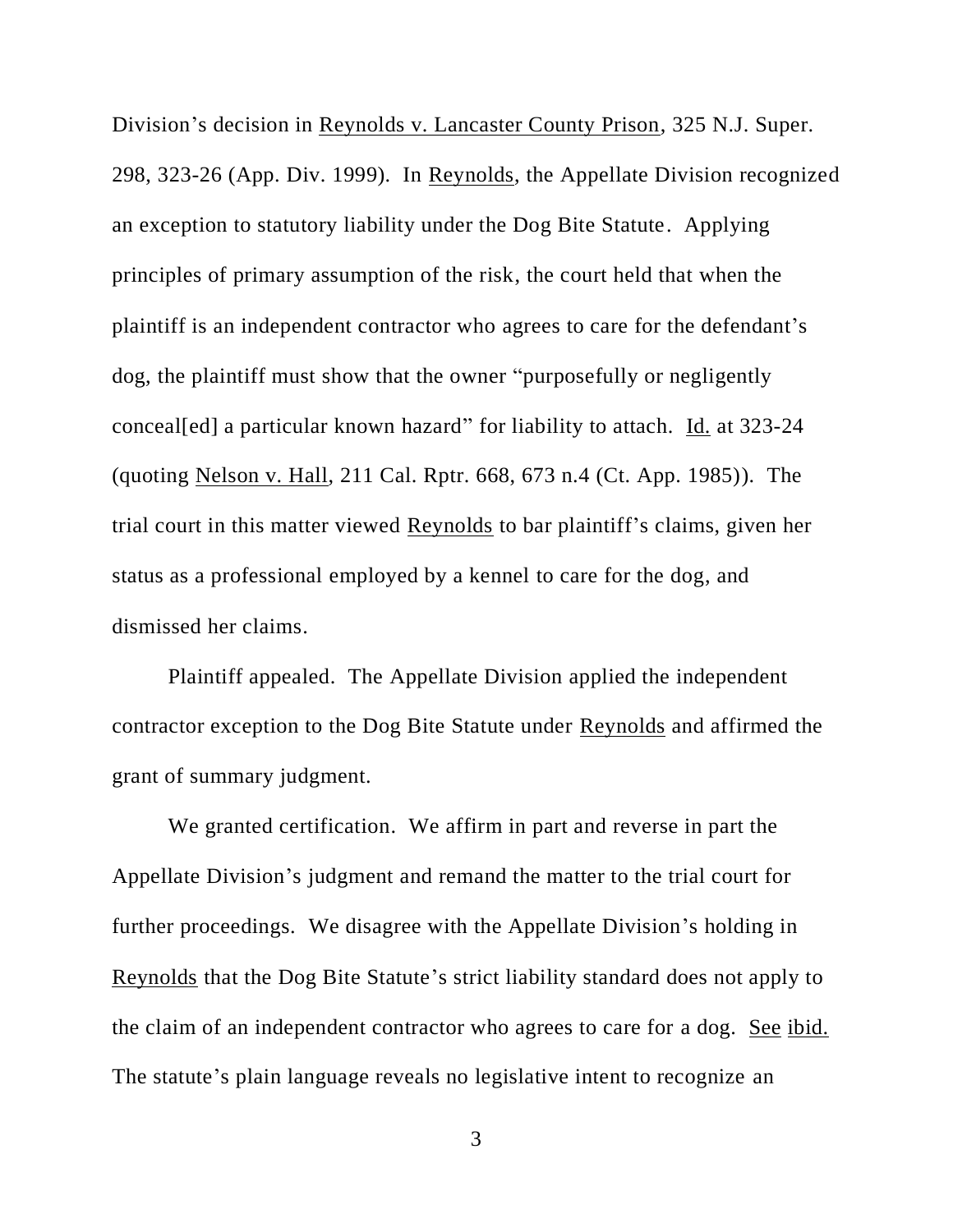exception to strict liability under the Dog Bite Statute for any category of injured plaintiffs. See N.J.S.A. 4:19-16. Accordingly, we reverse the Appellate Division's judgment affirming the trial court's grant of summary judgment to defendant based on the Reynolds independent contractor exception.

We hold, however, that the Comparative Negligence Act, N.J.S.A. 2A:15-5.1 to -5.8, applies to plaintiff's strict liability claim under the Dog Bite Statute, and that plaintiff's status as a professional experienced in the care of dogs is relevant to an allocation of fault under the Act. Our decision reversing the grant of summary judgment based on Reynolds is without prejudice to the parties' right to file additional motions for summary judgment addressing plaintiff's statutory claim based on comparative negligence or other grounds. If the case proceeds to trial, defendant may present evidence regarding plaintiff's alleged negligence to the jury and seek an allocation of fault to plaintiff.

Turning to plaintiff's common-law claims, we agree with the trial court and the Appellate Division that genuine issues of material fact in the record warrant the denial of plaintiff's motion for partial summary judgment. Without prejudice to any further applications that the parties may present to the trial court regarding the common-law claims on remand, we affirm the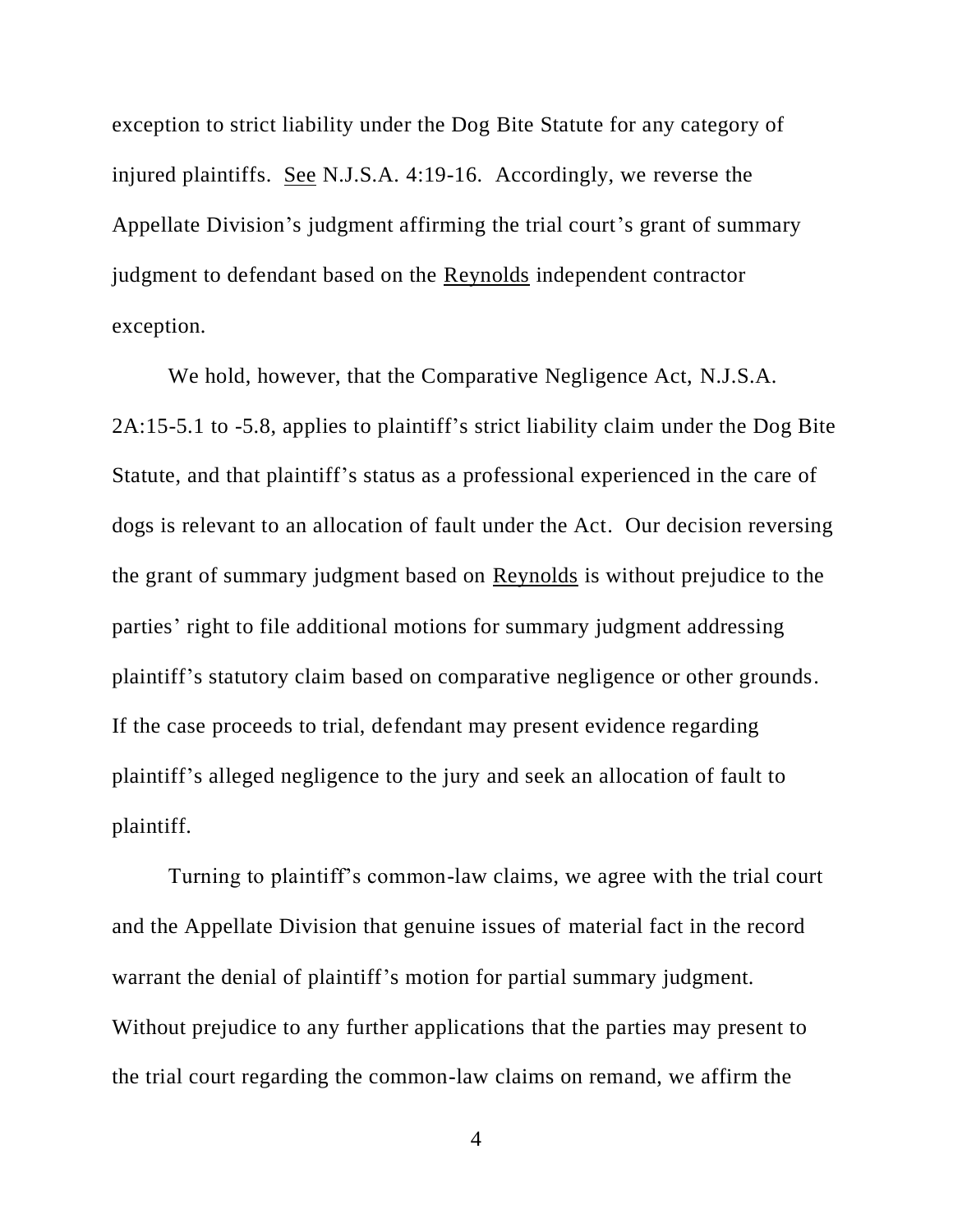Appellate Division's decision denying partial summary judgment with respect to those claims.

I.

# A.

We summarize the facts based on the summary judgment record presented to the trial court.

In 2008, defendant adopted a Rottweiler mix, then ten to twelve weeks old, and named him Louie. When fully grown, the dog weighed 120 to 130 pounds.

Defendant testified at her deposition that in 2011, as she attempted to remove a tick from Louie's ear, the dog bit her left cheek, leaving her with a laceration that required thirty stitches. The hospital that treated defendant contacted her municipality's animal control officer, who investigated the incident. Defendant also testified that the dog would get upset when his nails were clipped or he was approached from behind during visits to the veterinarian and that, as an adult dog, he was routinely muzzled and frequently sedated when he was at the veterinarian's office.

Defendant testified that in late June or early July 2015, she called Scott Winston, owner of Atlantic City Pet Care Kennel, to arrange for Louie and her other dog, Otis, to be boarded while she was on vacation. Defendant stated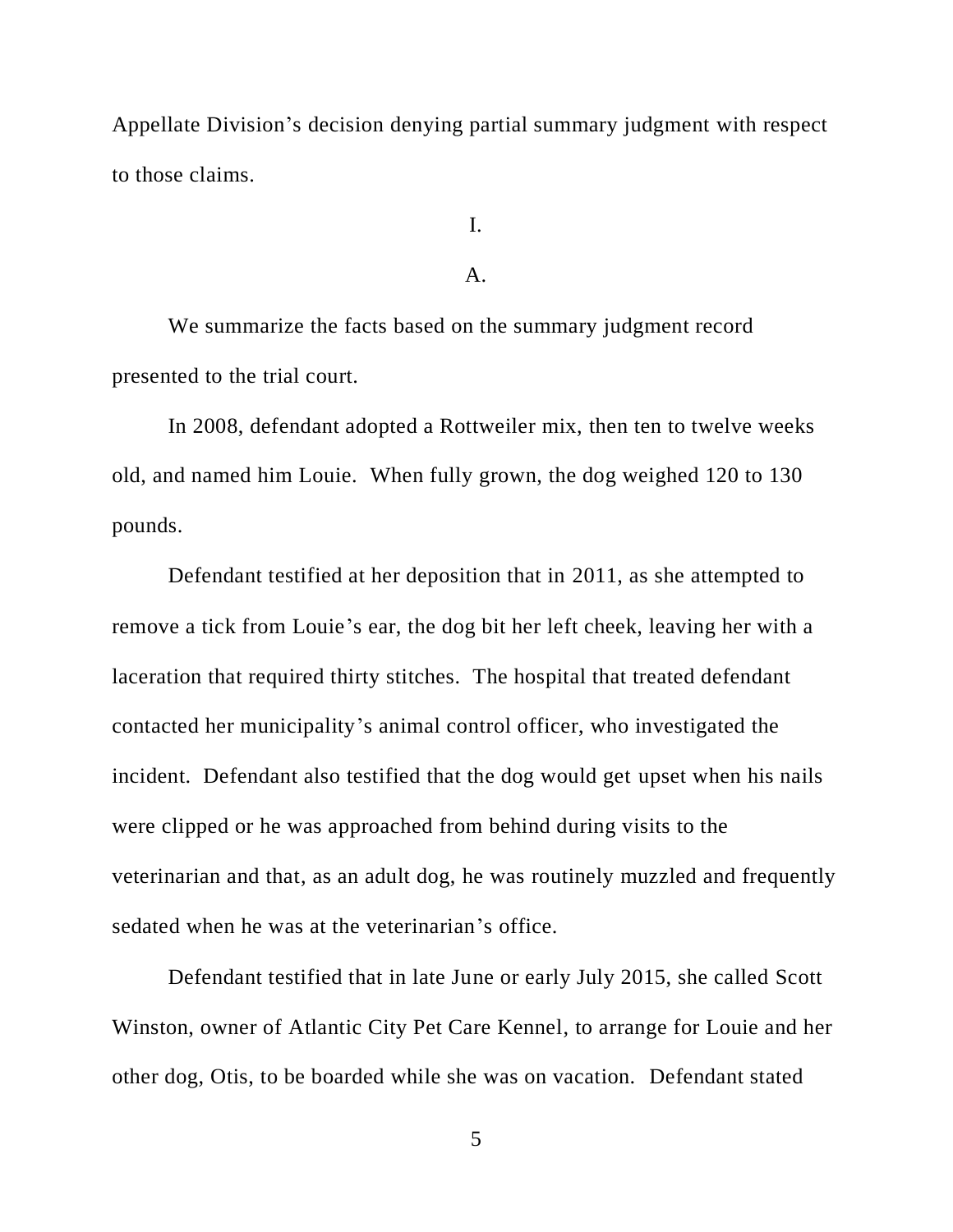that in that telephone call, Winston did not ask whether the dogs had been to a kennel before, and that he did not request -- and she did not volunteer -- any information about the behavior of her dogs.

On July 1 or 2, 2015, defendant dropped Louie and Otis off at Atlantic City Pet Care Kennel for boarding. Defendant testified that when she arrived at the boarding facility, she met with Winston, plaintiff, and another kennel employee. She stated that she told them that the dogs could be boarded in the same kennel but warned them that Louie should be muzzled, that they should avoid agitating him, and that they should not clip his nails or bathe him. Defendant testified that she told Winston, plaintiff, and the other employee that "you need to be leery of this dog." Defendant does not contend that she told plaintiff and the other staff members at the boarding facility that Louie had previously bitten her face.

Defendant testified that in response to those warnings, plaintiff was "dismissing" and "placating" her, and that she "actually hugged me, patted my back and said, don't worry, mommy, I've been around dogs, I know how to handle dogs." According to defendant, plaintiff "just was very dismissive to me, kind of laughing at me that I'm being overly dramatic regarding my dog."

At her deposition, plaintiff testified that defendant told her that "the dog doesn't like its nails cut" and that she had assured defendant that "we wouldn't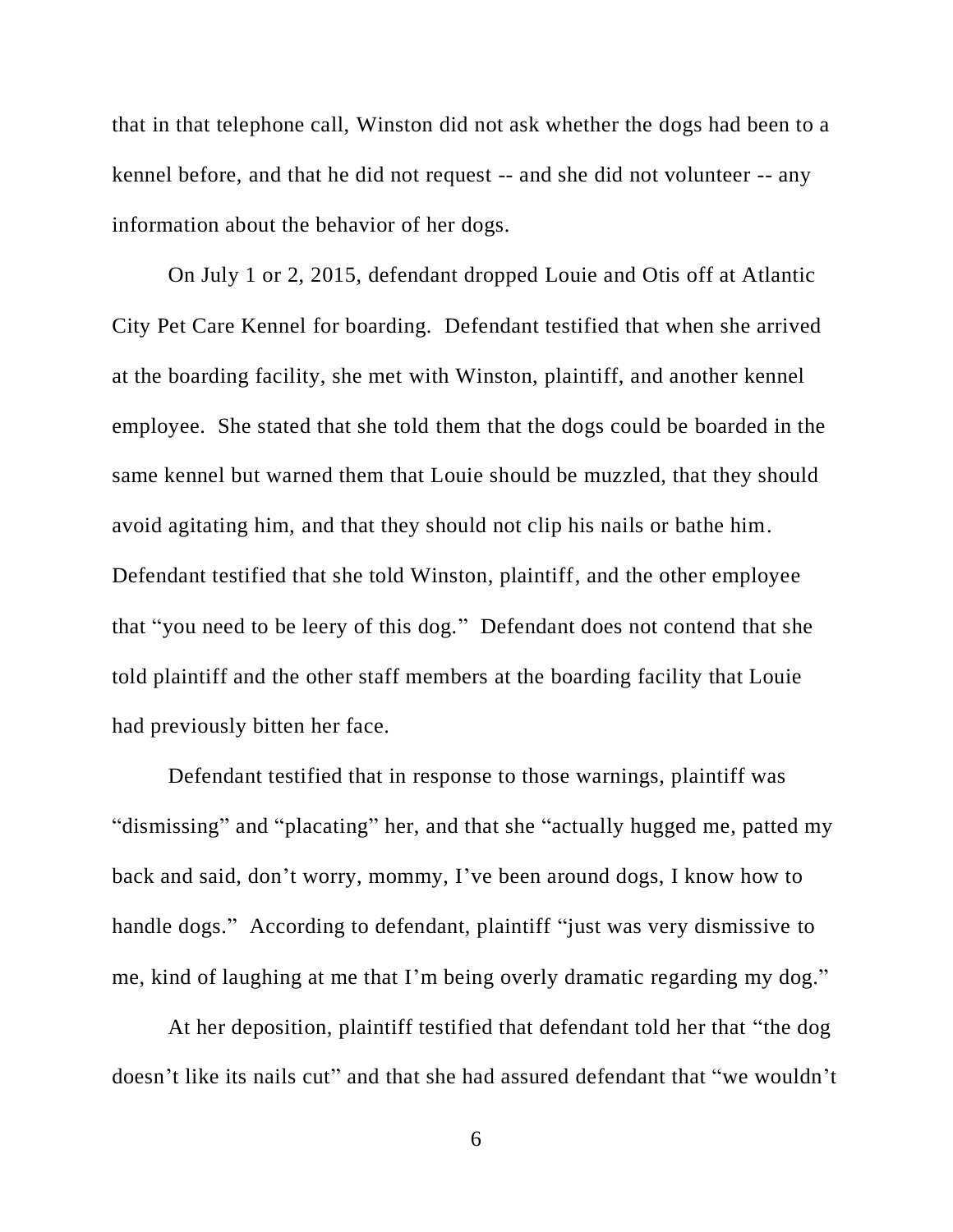bother cutting its nails, no problem." Plaintiff also testified that defendant told her that the dog had previously "nipped" defendant's son, but later commented that "all I remember the owner saying was the dog bit my child, period."

When she dropped her dogs off at the boarding facility, defendant spoke with Winston to complete an intake form that would be displayed outside the kennel housing Louie and Otis. The intake form, a printed form with handwritten notations, indicated that defendant's dogs "Must eat separately" -- a notation underlined and emphasized with an asterisk -- that staff should "sit with Otis to eat," and that they "Must Muzzle for nail clippings." It also included a comment that Louie should be walked in the "backyard only!" Plaintiff admitted that she did not review the intake form for defendant's dogs until after Louie bit her.

Plaintiff described the dog-bite incident.<sup>1</sup> According to plaintiff, a kennel staff member told her that "the dogs needed to be given a worm pill and needed to be fed separately." She testified that "there was a problem in that because we were very busy, we only had one accommodation for the dogs, so

<sup>&</sup>lt;sup>1</sup> The record is inconsistent with regard to the date of the dog-bite incident. Plaintiff testified that it occurred on the day that defendant dropped off her dogs at the boarding facility, which would be July 1 or July 2, 2015, but alleged in her complaint that it occurred on July 4, 2015.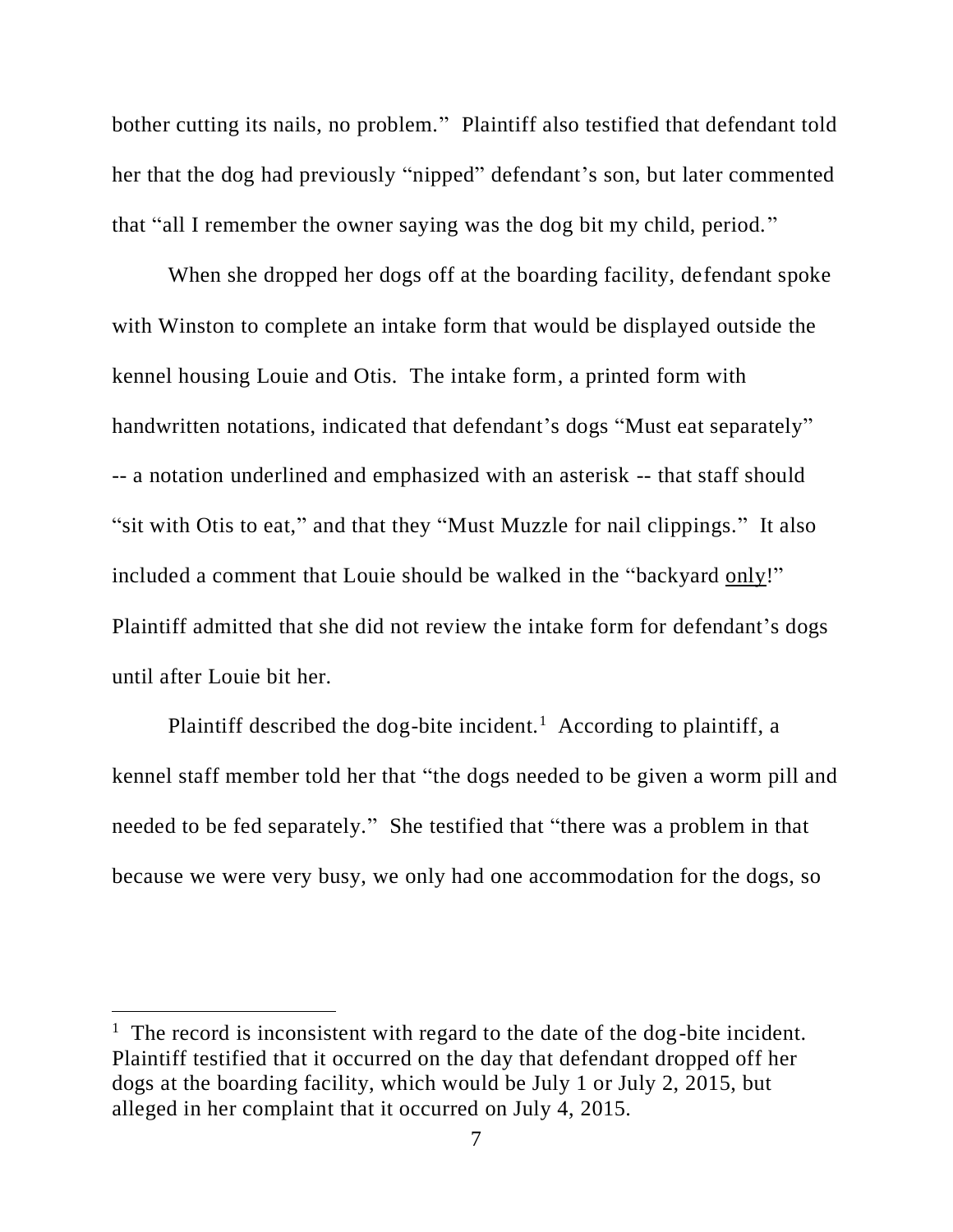in order to separate them somebody would have to go in and sit with one of them, which is mentioned on the front page [of the intake sheet]."

Plaintiff stated that because she had to give the dogs their pills, she went into the kennel, put the dogs' food bowls down, and put a pill in each dog's bowl. Plaintiff testified that she "sat down, looked at Louie, turned around, looked at Otis just to make sure they were getting their noses into their food, and I was sitting down next to Otis, and I was looking at them." She stated that "[w]hen I turned around to look at Louie, he was in my face biting my lip." Plaintiff stated that the dog also bit her left arm.

Winston drove plaintiff to a hospital emergency room. There, medical staff determined that plaintiff had a "significant and severe injury to the right upper lip, cupids bow, nasal base and pyramid, right lower lip, and right oral commissure," requiring "a prolonged repair." Plaintiff testified that she continues to experience numbness and pain that is "never going to go away."

The next day, Winston called defendant to report that Louie had bitten plaintiff. Defendant reported the incident to animal control. The dog was euthanized.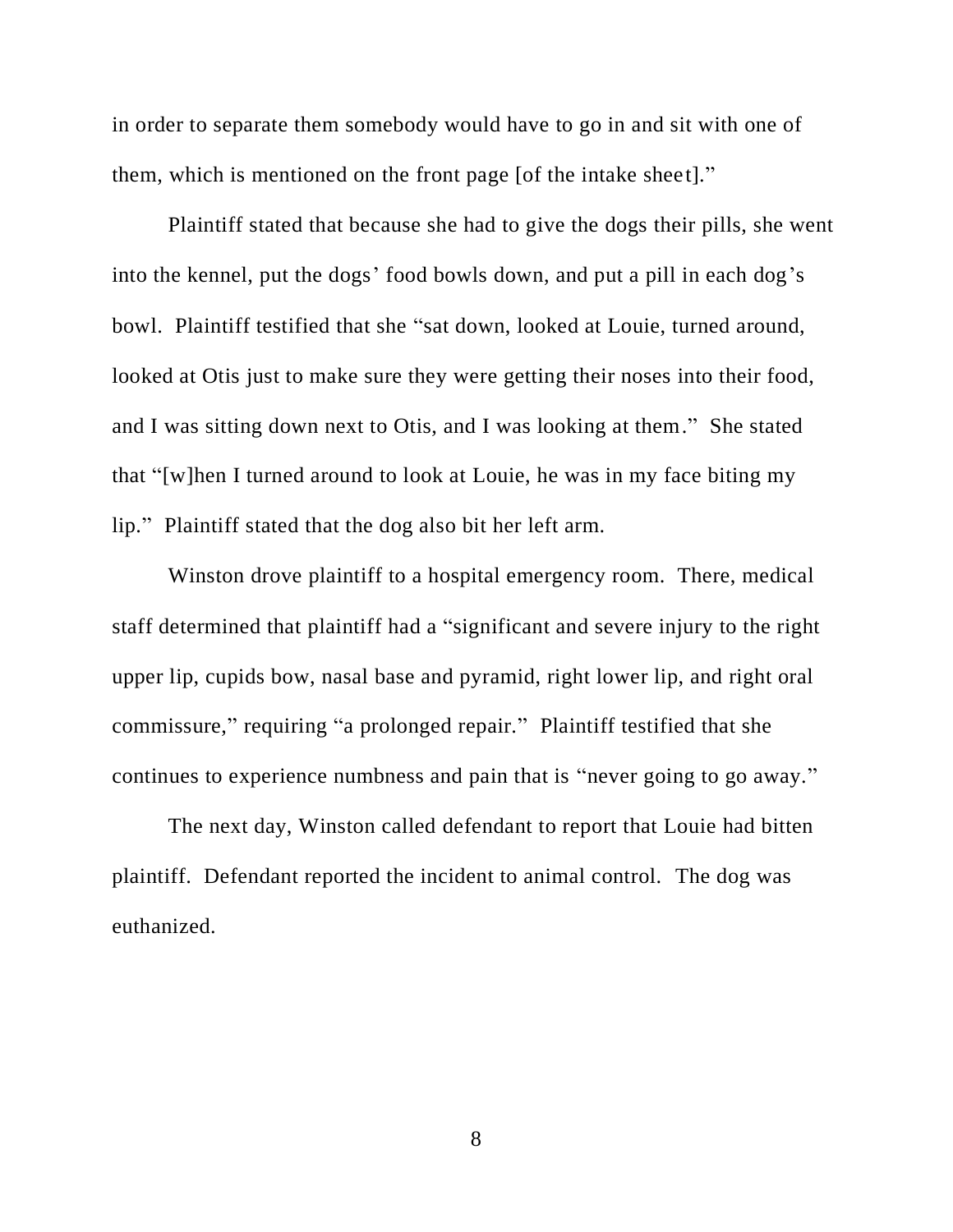1.

Plaintiff filed this action against defendant in the Law Division.<sup>2</sup> She alleged that in the course of her employment, she "was bitten in the face by the dog known as Louie while trying to have the dog swallow two medication pills that were mixed in with dog food." Plaintiff further alleged that defendant was "negligent and/or strictly liable for the actions of the dog in question and knew or should have known that said dog may bite people." Defendant filed an answer, asserting plaintiff's negligence as an affirmative defense.

After discovery, the parties cross-moved for summary judgment pursuant to Rule 4:46-2. In defendant's summary judgment motion, she relied on the Appellate Division's decision in Reynolds to argue that plaintiff, a professional in the care of dogs, could not assert a claim under the Dog Bite Statute. In her cross-motion, plaintiff sought partial summary judgment on the question of liability with respect to her statutory and common-law claims.

The trial court found that defendant told plaintiff that Louie had bitten her son, but defendant did not disclose that the dog had bitten her in the face. The trial court concluded that defendant "knew the dog was vicious and prone

<sup>&</sup>lt;sup>2</sup> Plaintiff initially named defendant's mother as a defendant, but later dismissed the claims against her.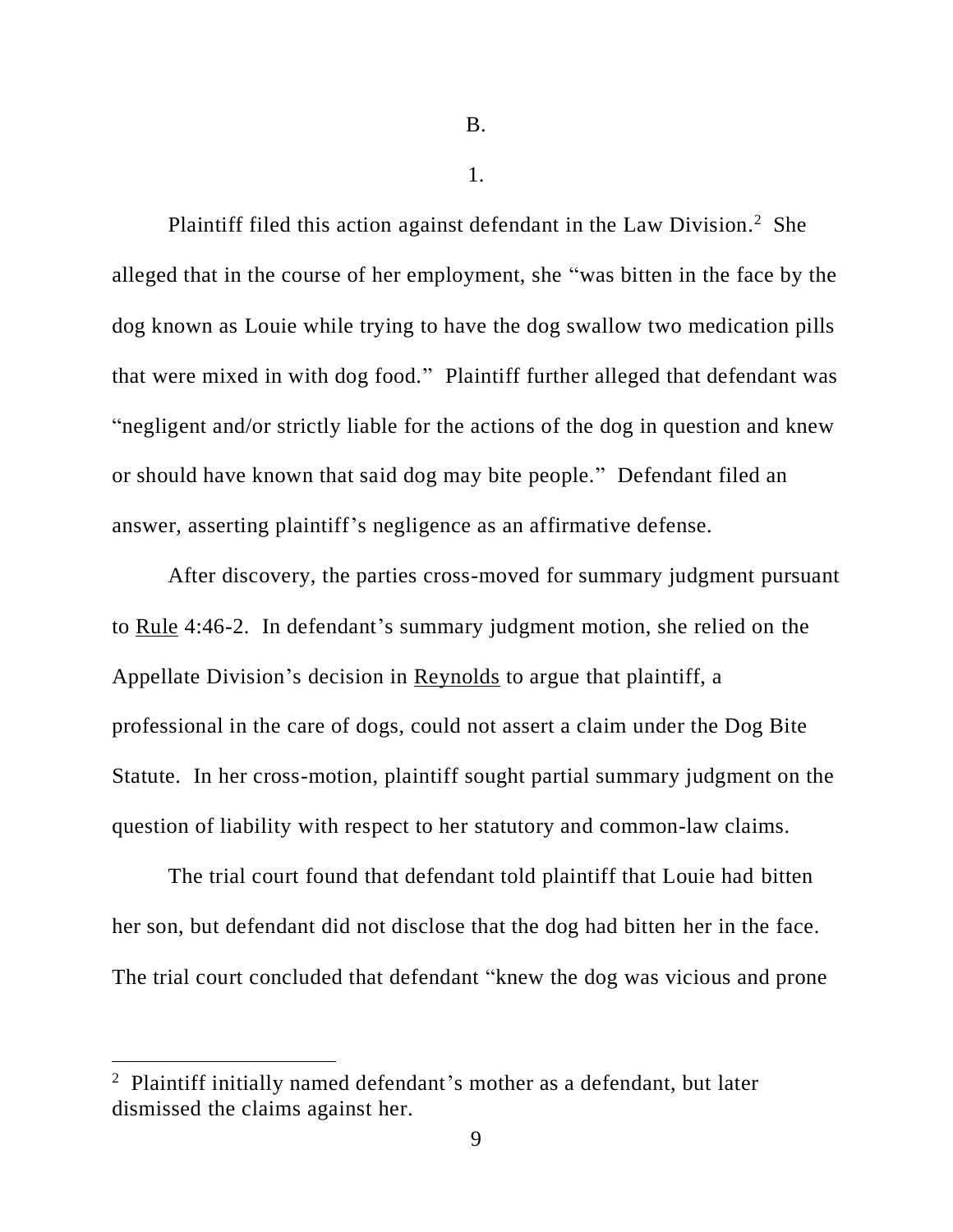to biting people." It further observed that plaintiff did not follow the instructions on the intake form to feed Louie separately from Otis and to sit with Otis as he ate.

The trial court declined to find that defendant's failure to disclose the fact that the dog had bitten defendant in the face, requiring thirty stitches to close the wound, was sufficient to create a genuine issue of material fact for purposes of Rule 4:46-2. It concluded that plaintiff "had sufficient knowledge based upon the fact that Louie bit a child and that fact was revealed specifically by the defendant to the plaintiff."

The trial court found that plaintiff "was a long-time professional in this industry, in this field," and that in her employment at Atlantic City Pet Care Kennel, plaintiff had the necessary experience "to know and appreciate this dog's history and to take the necessary precautionary measures to safely address the needs of a dog, as well as her own." It viewed this case to be very similar to Reynolds and ruled that the Reynolds exception to liability under the Dog Bite Statute applied.

The trial court accordingly granted defendant's motion for summary judgment dismissing plaintiff's claims and denied plaintiff's cross-motion for partial summary judgment.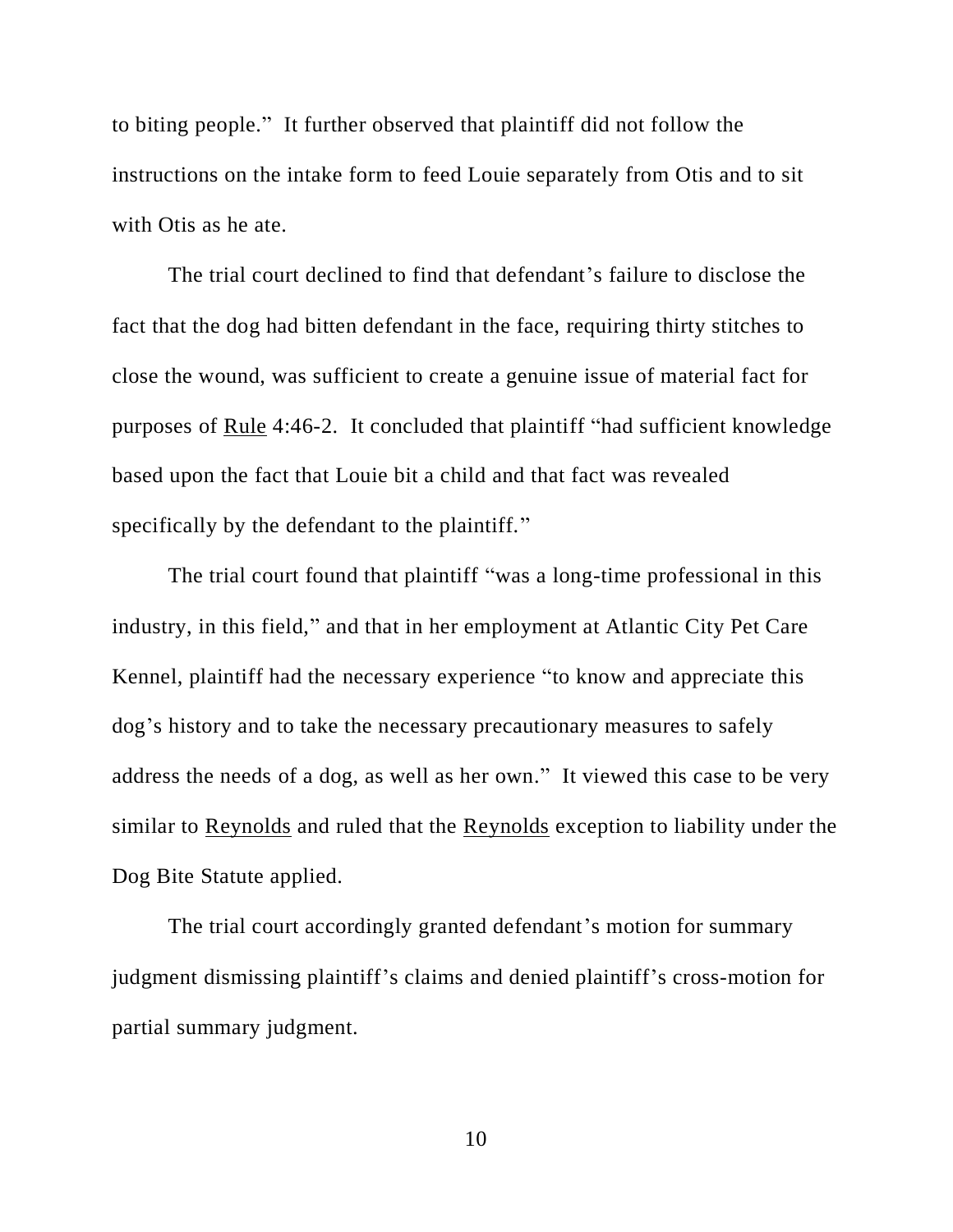Plaintiff appealed both of the trial court's decisions. She contended that the assumption-of-risk exception to the Dog Bite Statute recognized in Reynolds should not apply, that her alleged negligence was irrelevant to her statutory claim, and that she was entitled to partial summary judgment on her common-law claims.

The Appellate Division acknowledged that defendant did not mention to plaintiff that Louie had bitten her, but stated that it was undisputed that defendant made plaintiff aware of the dog's aggressive nature. The court concluded that the principles articulated in Reynolds governed this case, because plaintiff was a professional who agreed to care for defendant's dog, and was aware of the risk that any dog, regardless of its previous behavior, might bite an individual caring for it. It held that a reasonable factfinder could reach only one conclusion: that plaintiff had sufficient warning that the dog might bite her while she was caring for him.

The Appellate Division accordingly affirmed the trial court's grant of summary judgment to defendant and the court's denial of plaintiff's crossmotion for partial summary judgment on the issue of liability with respect to the common-law claims.

2.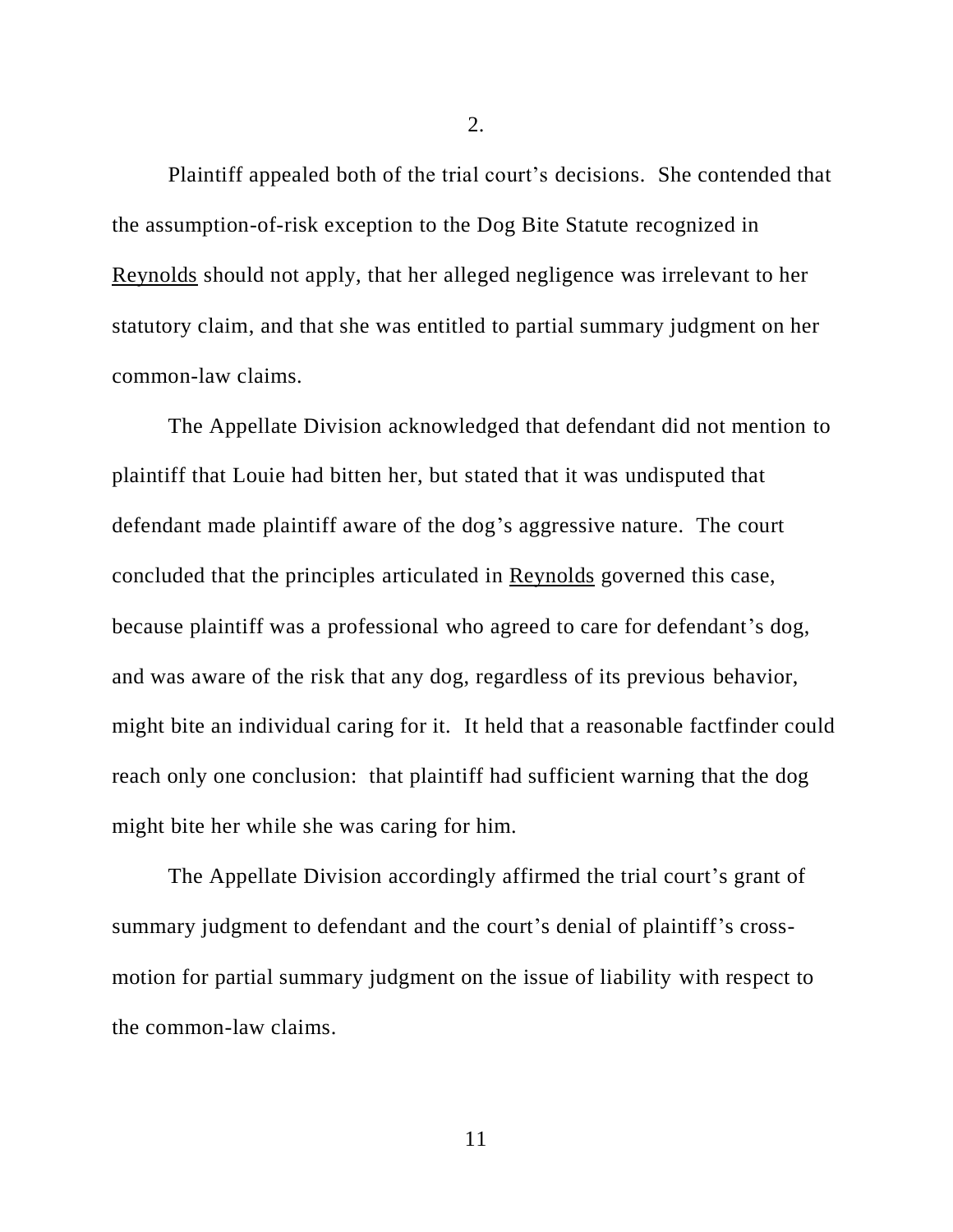We granted plaintiff's petition for certification. 244 N.J. 335 (2020). We also granted the application of the New Jersey Association for Justice to appear as amicus curiae.

# II.

#### A.

Plaintiff urges us to hold that her claim meets the requirements of the Dog Bite Statute and to reject the exception to strict liability under that statute recognized by the Appellate Division in Reynolds. She contends that even if this Court recognizes the Reynolds exception, that exception should not apply to her, and that her alleged negligence is irrelevant to her strict liability claims. Plaintiff maintains that she has asserted viable causes of action for absolute liability and negligence, and that she is entitled to partial summary judgment on liability as to those claims.

#### B.

Defendant asserts that the Appellate Division properly affirmed the trial court's grant of summary judgment and its denial of plaintiff's cross-motion for partial summary judgment. She contends that by virtue of the Reynolds exception to the Dog Bite Statute for independent contractors, plaintiff's statutory claims are barred, and she urges the Court to reaffirm that exception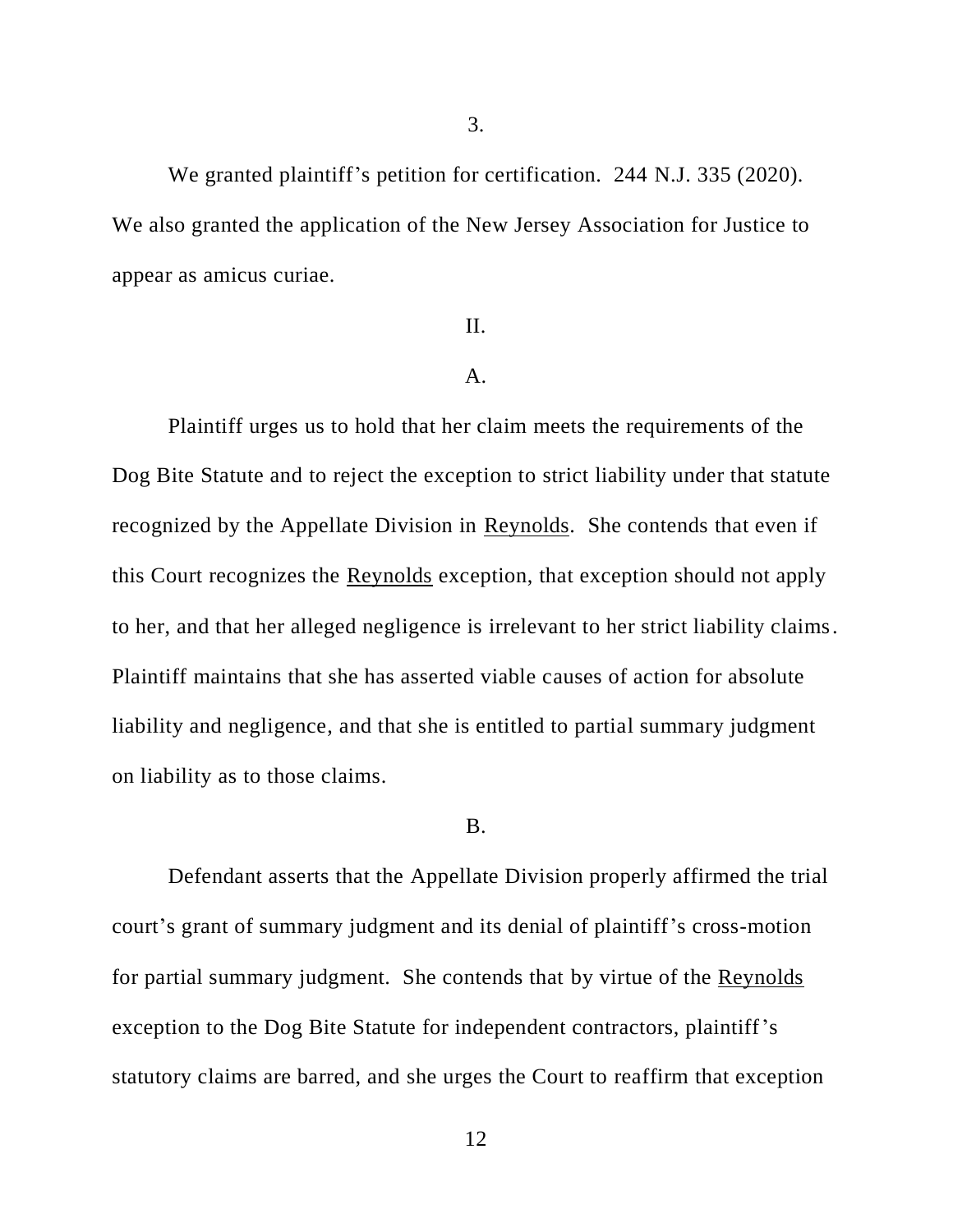based on the principle of primary assumption of risk. Defendant contends that plaintiff cannot establish her common-law claims because plaintiff was afforded sufficient warning of the risks posed by defendant's dog.

C.

Relying on the plain language of the Dog Bite Statute, amicus curiae New Jersey Association for Justice contends that the Legislature did not intend to create an exception to strict liability for independent contractors, as it expressly did in other settings. Amicus argues that judicial adoption of an independent contractor exception to the Dog Bite Statute would contravene public policy. Amicus curiae concedes that plaintiff's training, experience, and skill in the handling of dogs are pertinent considerations under the Comparative Negligence Act, but asserts that a jury, not the court, should make the fact-based determination necessary to allocate fault pursuant to that statute.

# III.

# A.

We review the trial court's grant of summary judgment under the same standard that governs the court's determination. Templo Fuente De Vida Corp. v. Nat'l Union Fire Ins. Co. of Pittsburgh, 224 N.J. 189, 199 (2016). A court must grant summary judgment "if the pleadings, depositions, answers to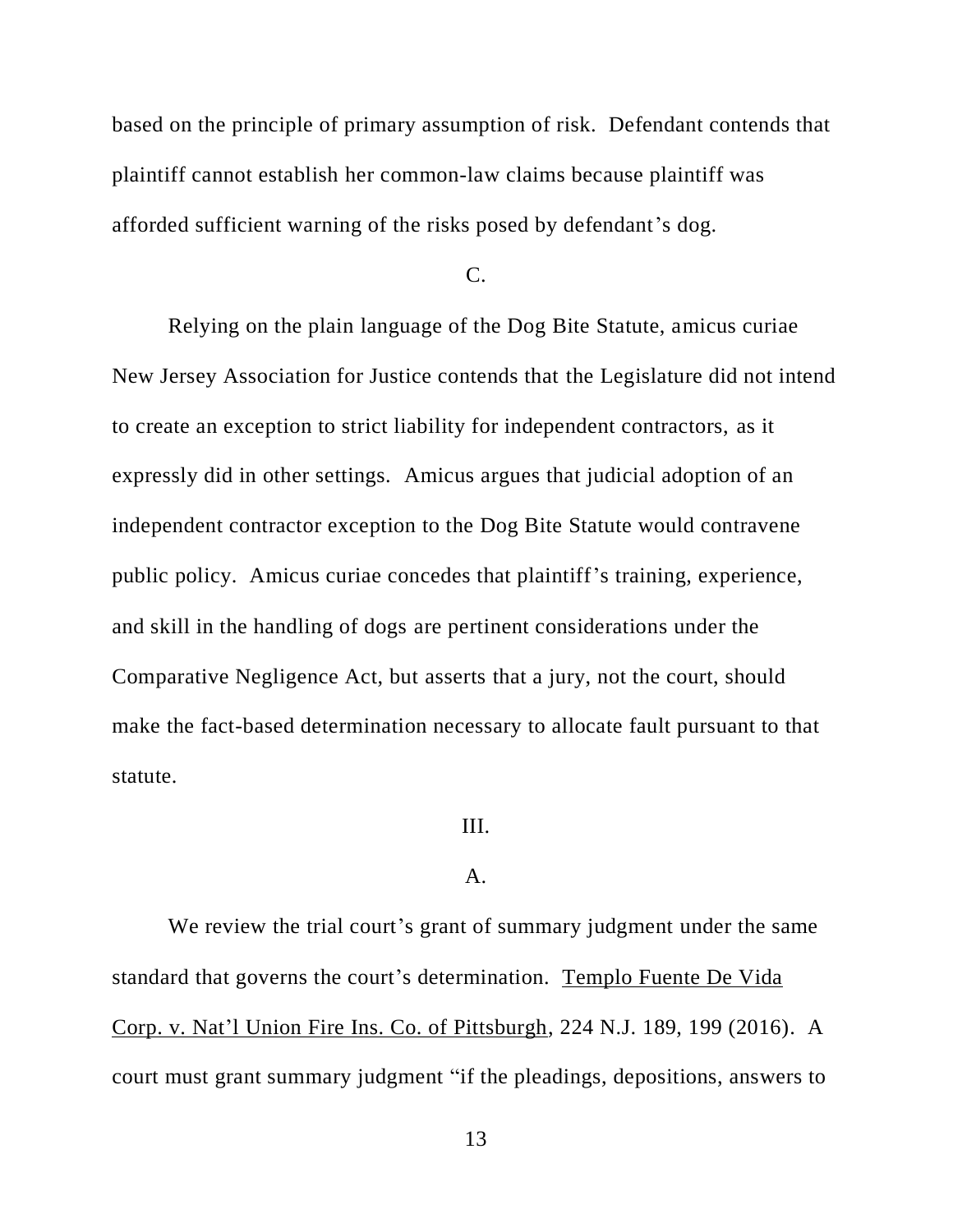interrogatories and admissions on file, together with the affidavits, if any, show that there is no genuine issue as to any material fact challenged and that the moving party is entitled to a judgment or order as a matter of law." R. 4:46-2(c); see also Brill v. Guardian Life Ins. Co. of Am., 142 N.J. 520, 528- 29 (1995).

We review de novo the Appellate Division's construction of the Dog Bite Statute to include an exception, based on primary assumption of the risk, for independent contractors who agree to care for a dog. See Cashin v. Bello, 223 N.J. 328, 335 (2015).

#### B.

#### 1.

Prior to the enactment of the Dog Bite Statute in 1933, New Jersey common law limited the liability of dog owners for biting incidents. DeRobertis v. Randazzo, 94 N.J. 144, 150-51 (1983). In the early common law, dog owners were liable for harm caused by their dogs to others "only if they had scienter; that is, the owners were liable only if they knew of the animal's dangerous or mischievous propensities." Id. at 150 (citing Emmons v. Stevane, 77 N.J.L. 570, 572 (E. & A. 1909)).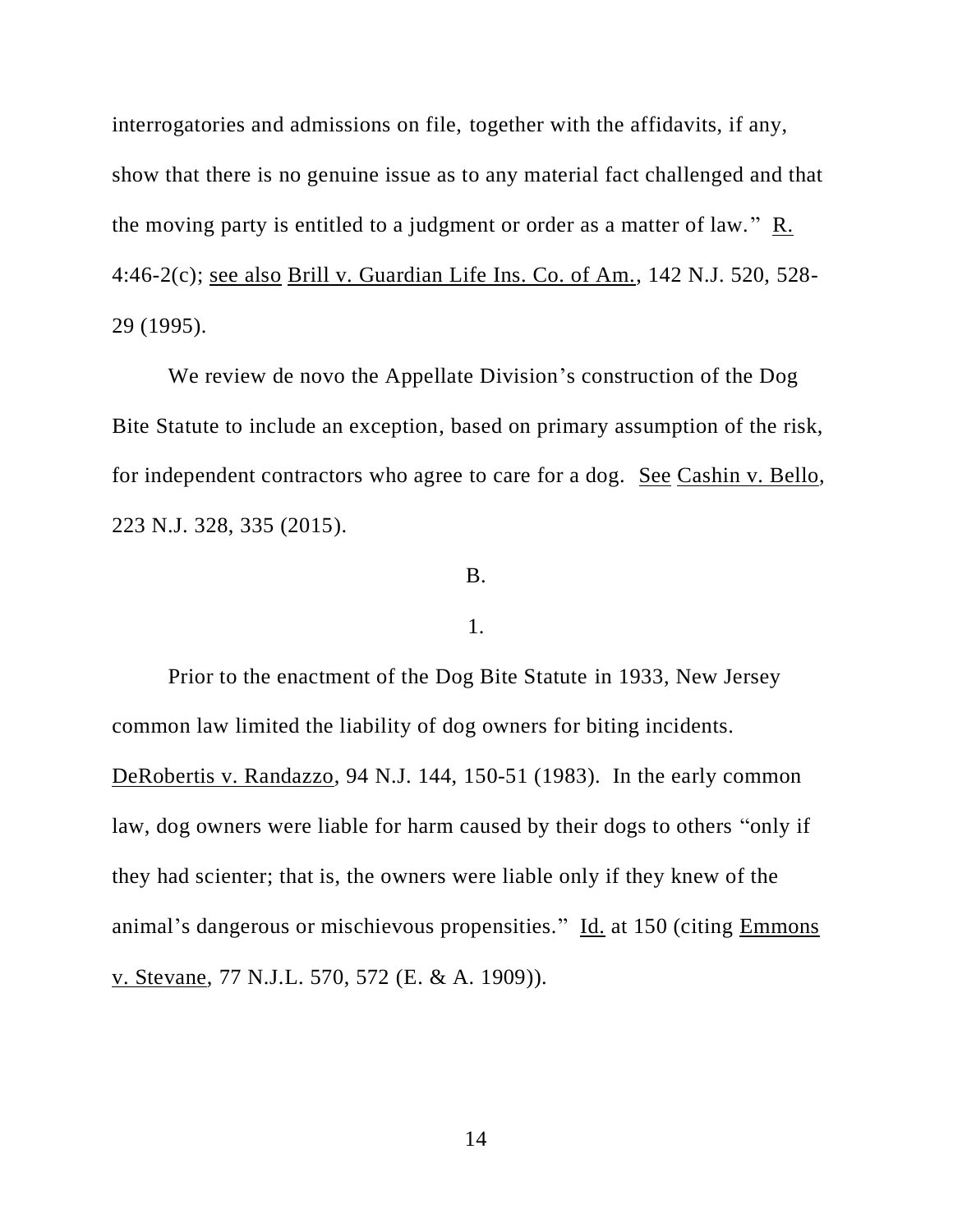When it adopted the Dog Bite Statute, the Legislature expanded the

liability of dog owners by imposing a standard of strict liability in dog-bite

cases meeting the statutory terms. Id. at 151. The Statute provides that

[t]he owner of any dog which shall bite a person while such person is on or in a public place, or lawfully on or in a private place, including the property of the owner of the dog, shall be liable for such damages as may be suffered by the person bitten, regardless of the former viciousness of such dog or the owner's knowledge of such viciousness.

For the purpose of this section, a person is lawfully upon the private property of such owner when he is on the property in the performance of any duty imposed upon him by the laws of this state or the laws or postal regulations of the United States, or when he is on such property upon the invitation, express or implied, of the owner thereof.

[N.J.S.A. 4:19-16.]

The Dog Bite Statute "provid[es] for the recovery of damages by persons bitten by dogs and creat[es] a liability of the owners of such dogs." L. 1933, c. 427, § 1. The Statute "changed the law theretofore existing in that it made liability absolute upon the happening of the act regardless of the former viciousness of the dog or of the owner's knowledge of such propensity." Rowland v. Wunderlick, 113 N.J.L. 223, 226 (Sup. Ct. 1934).

Case law underscores the Legislature's intent to impose a strict liability standard on dog owners in cases governed by the Dog Bite Statute. In Tanga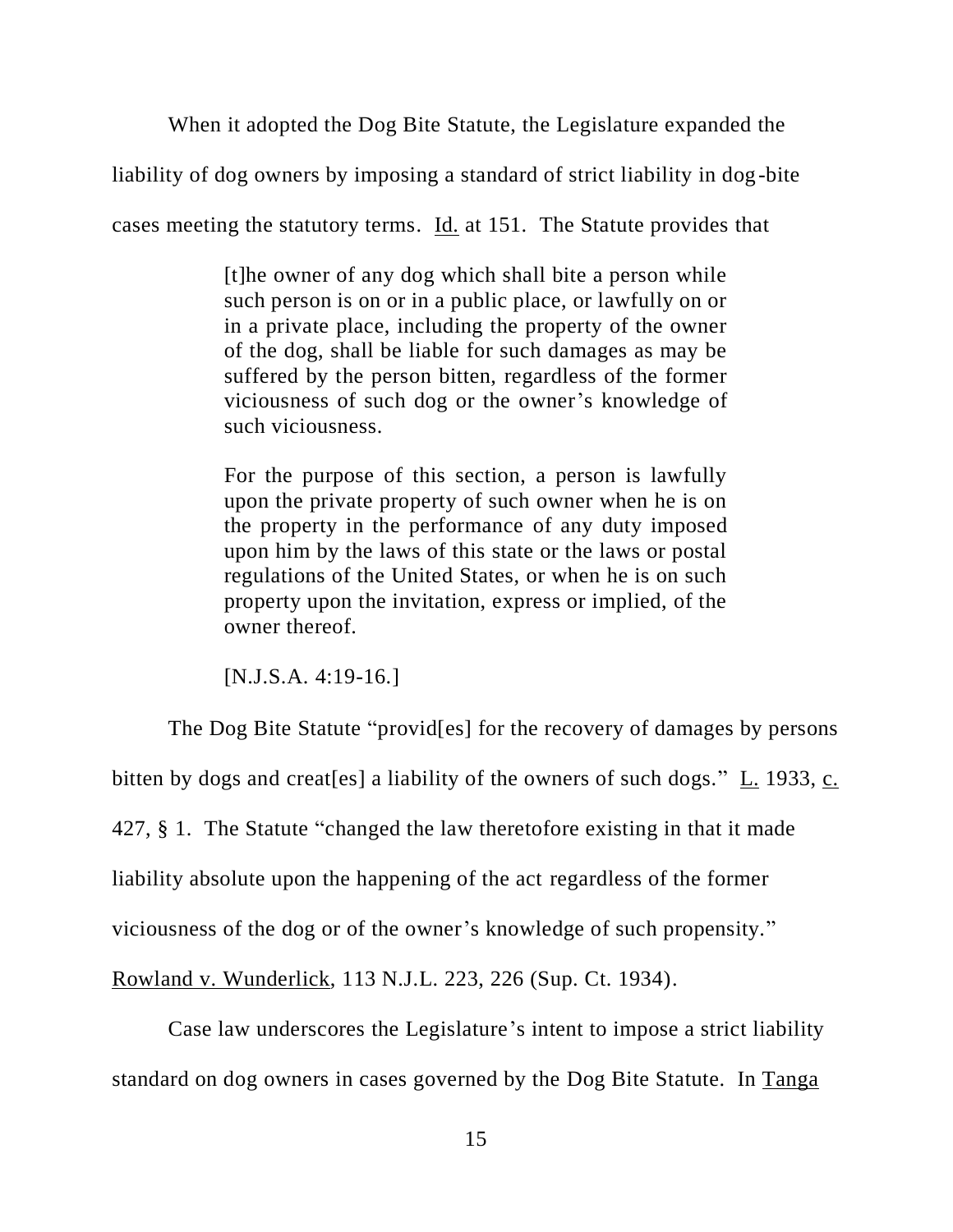v. Tanga, the Appellate Division rejected the contention that a plaintiff in an action brought under the statute must prove the dog owner's negligence in order to recover. 94 N.J. Super. 5, 8-12 (App. Div. 1967). The court observed that "[a] mere reading of the statute denotes, at the least, legislative concern with the prior apparent barrier to recovery constituted by the dog owner's lack of knowledge (scienter) of any previous viciousness of the dog." Id. at 8. As the court noted, "[i]t would have been simple for the Legislature to have provided merely that thenceforth one injured by dog-bite should not be barred from recovery by reason of the owner's lack of knowledge of the dog's vicious propensities, had that been the sole intent." Id. at 12.

Later decisions similarly confirm that the Dog Bite Statute imposes strict liability, not a standard of negligence. See Robinson v. Vivirito, 217 N.J. 199, 214 (2014) ("The Legislature imposes strict liability on a dog owner because the owner has the authority and opportunity to control the behavior and location of the dog."); Pingaro v. Rossi, 322 N.J. Super. 494, 503 (App. Div. 1999) ("Satisfaction of the elements of the [Dog Bite Statute] imposes strict liability . . . ."); Mascola v. Mascola, 168 N.J. Super. 122, 125 (App Div. 1979) (holding that although the Dog Bite Statute has been "found to be somewhat ambiguous on its face," it "has been construed as imposing strict liability on owners for dog bites").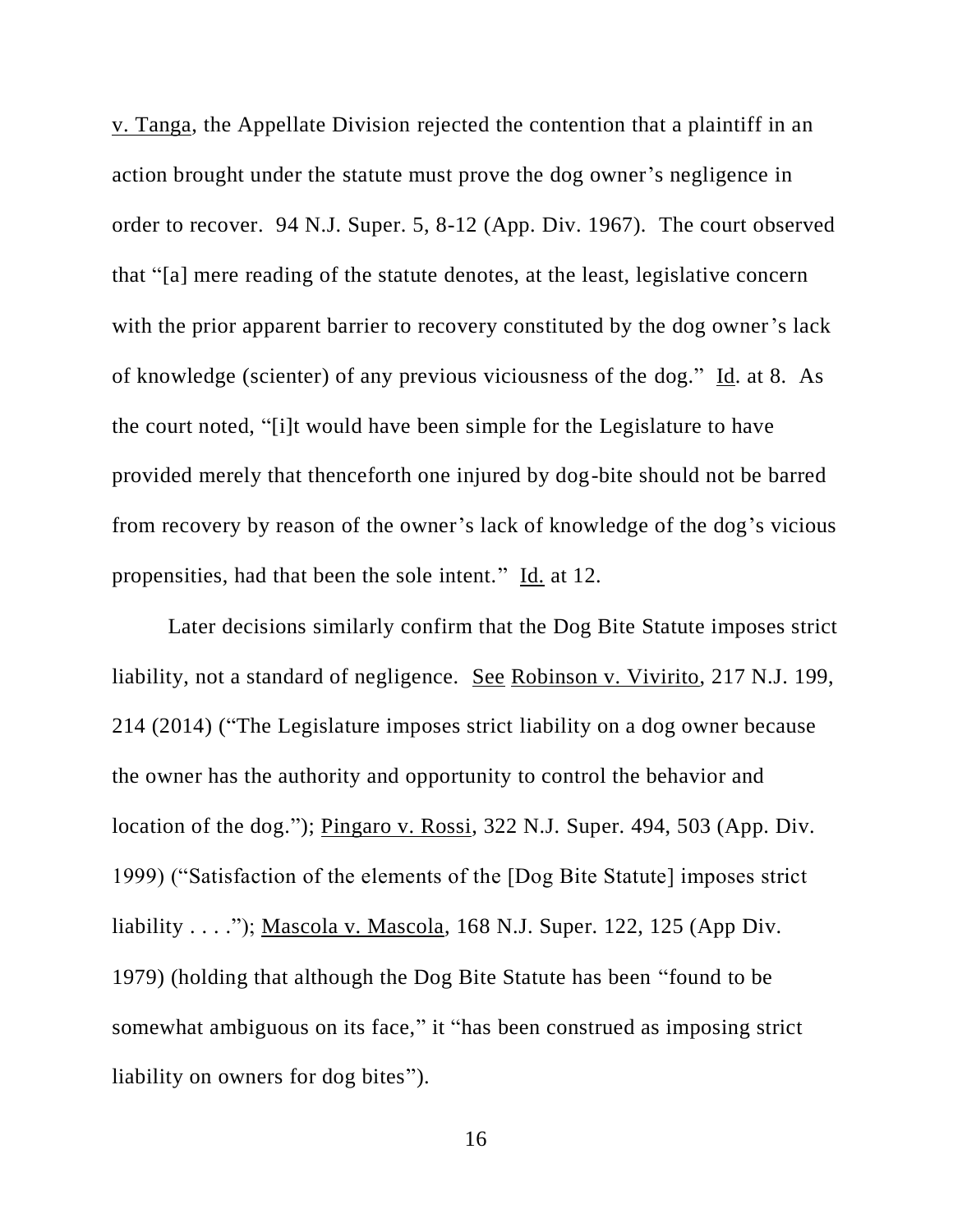N.J.S.A. 4:19-16's status as a strict liability statute does not mean that a

defendant subject to that statute is barred from asserting the plaintiff's fault as

a defense to the claim. To the contrary, a defendant may invoke the

Comparative Negligence Act's allocation-of-fault statutory scheme in an

action under the Dog Bite Statute.

The Comparative Negligence Act provides in part that

[c]ontributory negligence shall not bar recovery in an action by any person or his legal representative to recover damages for negligence resulting in death or injury to person or property, if such negligence was not greater than the negligence of the person against whom recovery is sought or was not greater than the combined negligence of the persons against whom recovery is sought. Any damages sustained shall be diminished by the percentage sustained of negligence attributable to the person recovering.

[N.J.S.A. 2A:15-5.1.]

Under the Comparative Negligence Act, the trier of fact first determines

"[t]he amount of damages which would be recoverable by the injured party regardless of any consideration of negligence or fault, that is, the full value of the injured party's damages." N.J.S.A. 2A:15-5.2(a)(1). The trier of fact then assesses "[t]he extent, in the form of a percentage, of each party's negligence or fault" with the total of the percentages of negligence or fault allocated to the parties set at one hundred percent.  $\underline{Id}$  at (a)(2). Based on the trier of fact's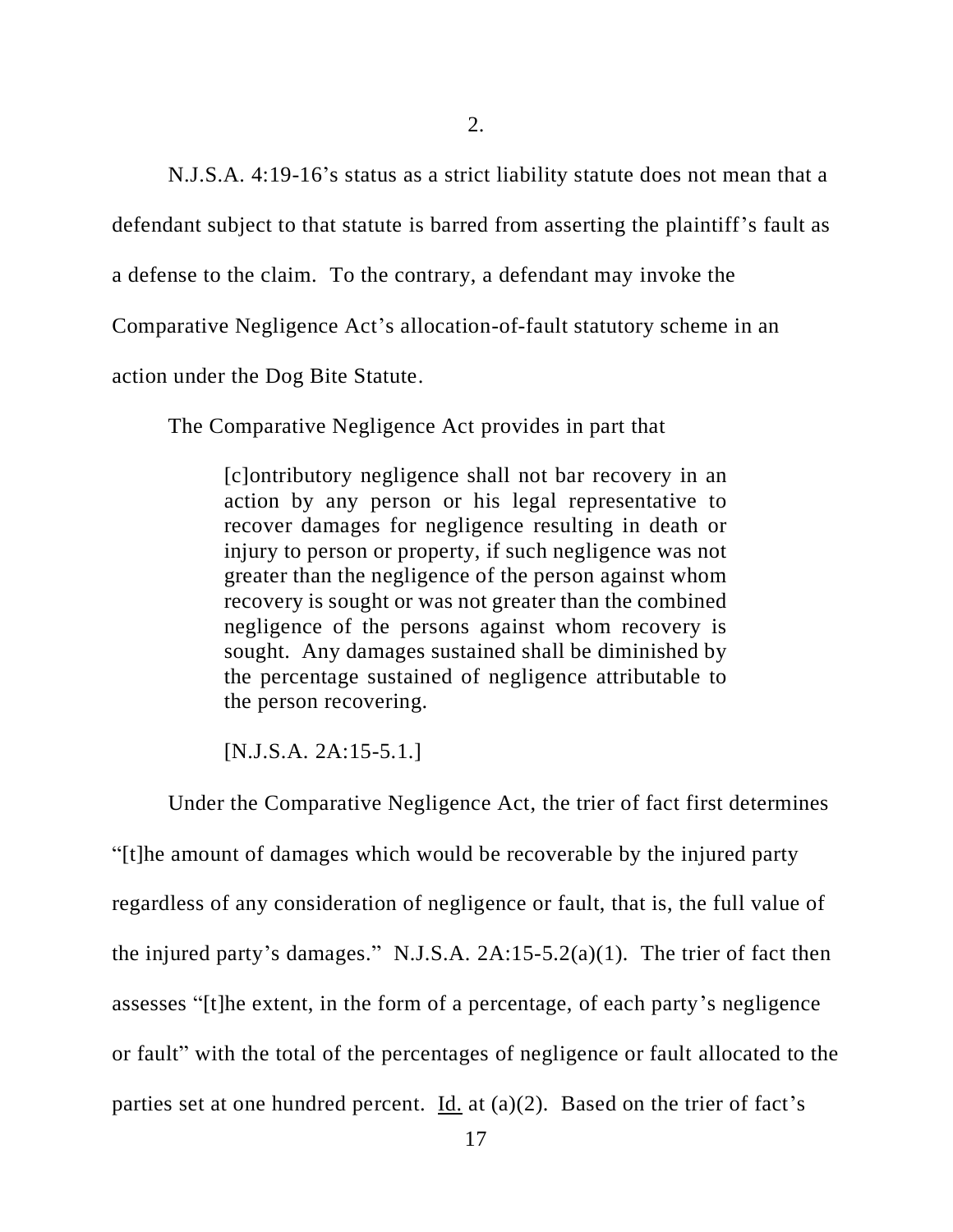findings, the judge molds the judgment. Id. at (d). If the trier of fact allocates fifty-one percent or more of the fault to the plaintiff, the plaintiff does not recover damages. See N.J.S.A. 2A:15-5.1.

The Legislature expressly provided that the Comparative Negligence Act applies to "strict liability actions," N.J.S.A. 2A:15-5.2(a), a term defined to include, but not be "limited to, civil actions for damages based upon theories of strict liability, products liability, breach of warranty and like theories," id. at (c)(2). That includes a strict liability action under the Dog Bite Statute. Pingaro, 322 N.J. Super. at 505 (holding that the Comparative Negligence Act applies to a statutory claim under the Dog Bite Statute); Mahoney, Forte, & Turpan, N.J. Personal Injury Recovery § 3:1-3 (2021) (stating that the Comparative Negligence Act's "statutory definition of the term 'strict liability actions' is also broad enough to encompass any other claim sounding in strict or absolute liability, including those based upon a specific statute, such as . . . New Jersey's dog-bite law, [N.J.S.A.] 4:19-16").

Noting that in the product liability setting, a defendant asserting a strict liability claim must prove the plaintiff's "unreasonable and voluntary exposure to a known risk," this Court explained the impact of the Comparative Negligence Act on a cause of action brought under the Dog Bite Statute:

> [u]nder the comparative negligence statute, N.J.S.A. 2A:15-5.1, if the plaintiff's negligence was the primary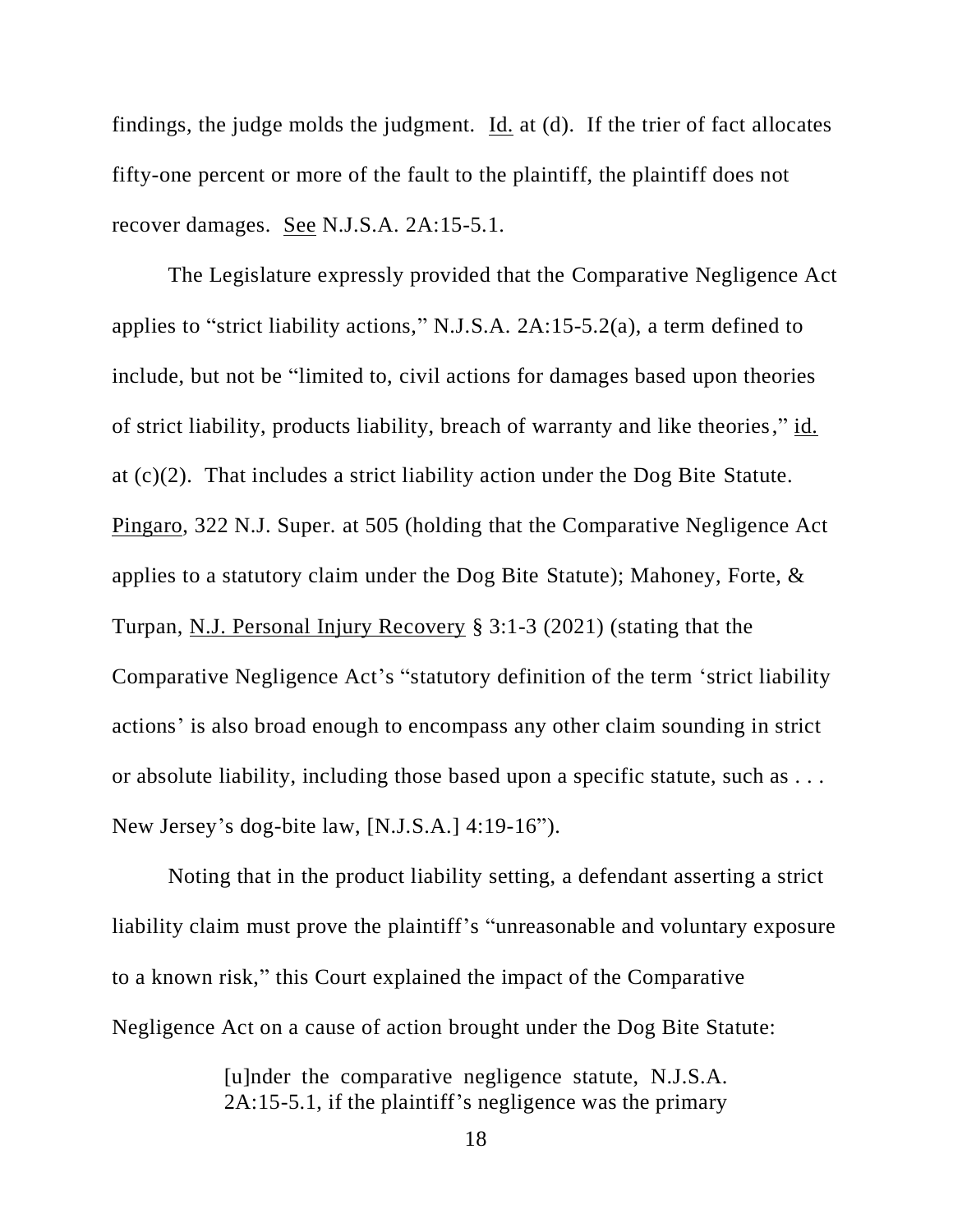cause of the injury, then recovery is barred. On the other hand, if it is found that his negligence is not greater than . . . the combined negligence of the persons against whom recovery is sought, he can recover with an appropriate reduction in the award.

[DeRobertis, 94 N.J. at 156 (citing N.J.S.A. 2A:15- 5.1).]

Accordingly, when a plaintiff pursues a strict liability claim under the Dog Bite Statute and the defendant asserts the plaintiff's negligence as a defense under the Comparative Negligence Act, the plaintiff's negligence may bar the statutory claim, or diminish her recovery of damages in that claim. Pingaro, 322 N.J. Super. at 504-05; see also N.J.S.A. 2A:15-5.1 to -5.3. The plaintiff's background, experience, knowledge of the dog's potential dangers, and conduct in handling the dog, among other considerations, may be relevant factors in that determination.

# C.

#### 1.

Against that backdrop, we address the core issue raised by this appeal: whether the Appellate Division properly recognized in Reynolds an exception to the Dog Bite Statute for an independent contractor hired to care for a dog. See 325 N.J. Super. at 323-25.

The Appellate Division's decision in Reynolds arose from a dog's two separate attacks on the owner of a guard dog business and an independent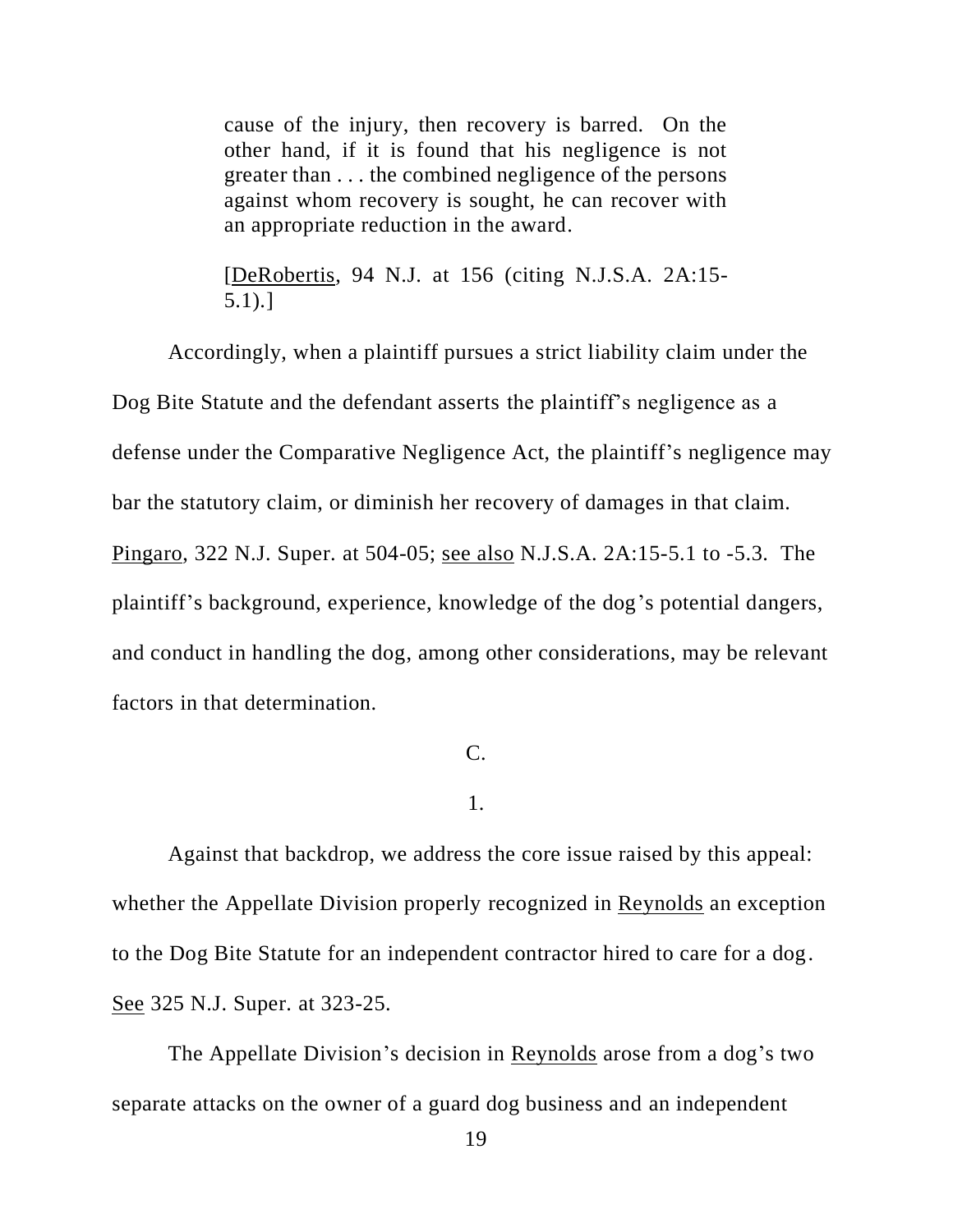contractor hired to oversee the business' operations. Id. at 306-09. The Pennsylvania correctional facility that donated the dog to the business did not disclose that the dog had bitten five of the facility's employees during its training, and assured the business that the dog was friendly and had nipped someone only once. Id. at 309-10.

A jury found the guard dog business liable to the independent contractor for claims premised on the Dog Bite Statute and the common law. Id. at 321. The court acknowledged that there was no evidence that the business was aware of the dog's history. Id. at 323.

Addressing the Dog Bite Statute, the Appellate Division observed that "[i]n ordinary circumstances, when a dog is delivered for care to an independent contractor the owner is entitled to rely on the doctrine of primary assumption of the risk." Id. at 323. That doctrine "is an alternate expression for the proposition that defendant was not negligent, i.e., either owed no duty or did not breach the duty owed." Meistrich v. Casino Arena Attractions, Inc., 31 N.J. 44, 49 (1959). A defense based on primary assumption of the risk "has the same operative effect as a finding of as little as one percent contributory negligence before enactment of our Comparative Negligence Act -- it is a complete bar to recovery." Del Tufo v. Township of Old Bridge, 147 N.J. 90,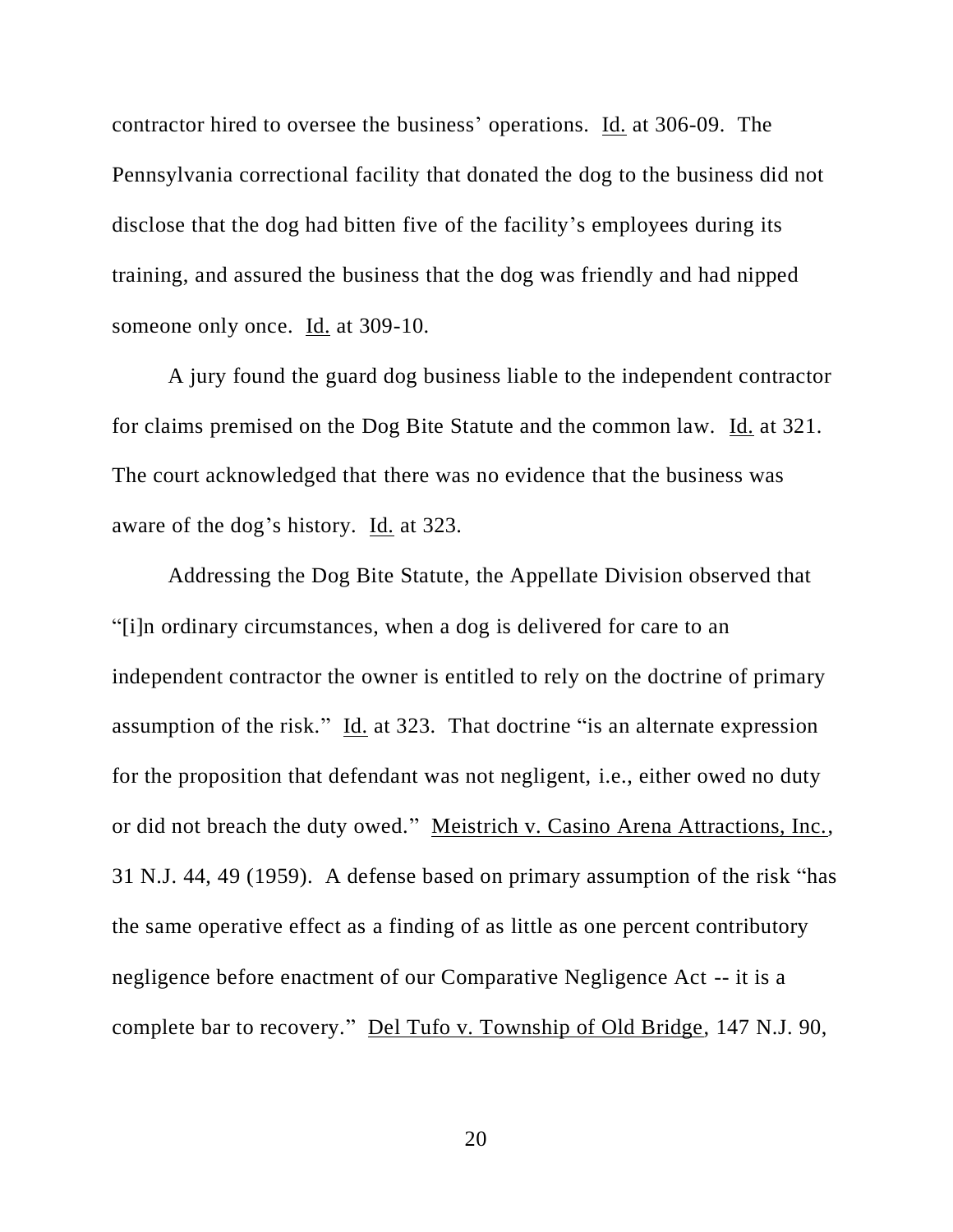112-13 (1996); see also Mahoney, Forte, & Turpan, § 3:8-3 (describing the import of primary assumption of the risk when it is prescribed by statute).

In Reynolds, the Appellate Division applied the doctrine of primary assumption of the risk, holding that

> [w]hen a dog owner turns his dog over to an independent contractor who has agreed to care for the dog, the owner is not liable under the dog-bite statute when the dog bites the independent contractor unless the owner knew, or had reason to know, the dog was vicious and withheld that information. Similarly, under the doctrine of primary assumption of the risk . . . it would appear that an owner would not be liable under the statute to an independent contractor who undertakes the care of a domestic animal with knowledge that it is particularly dangerous.

[Reynolds, 325 N.J. Super. at 324.]

The court reasoned that because there was no "evidence that the unusual hazard presented by [the dog] was known" to the guard dog business that owned the dog, the independent contractor's claim under the Dog Bite Statute against that business failed. Ibid. The court affirmed the determination of liability in the plaintiff's favor based on common-law negligence. Id. at 324- 25.

2.

The doctrine of primary assumption of the risk applied in Reynolds diverges from the general strict liability rule set forth in N.J.S.A. 4:19-16,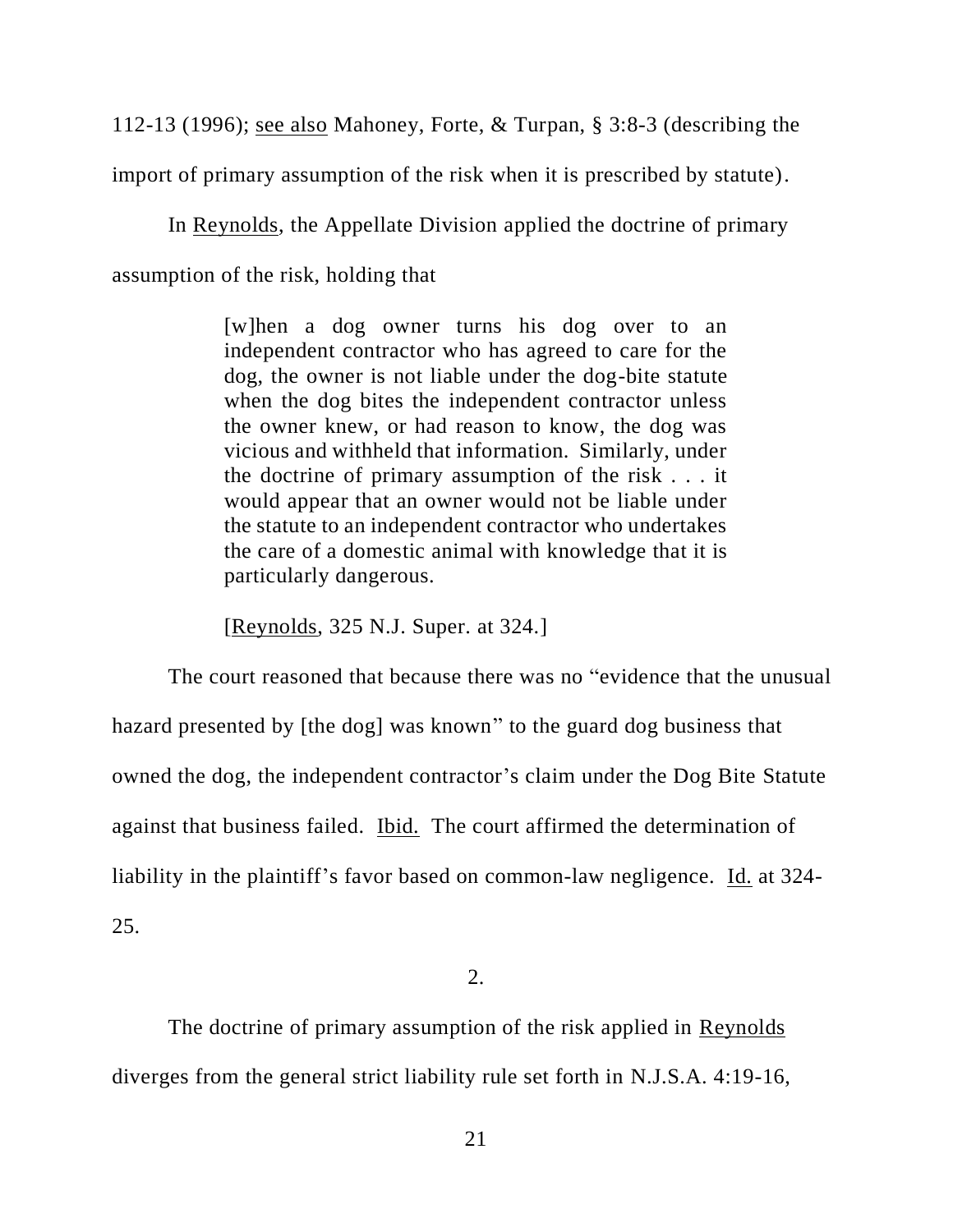which imposes liability for damages sustained from a dog bite on the owner "regardless of the former viciousness of [the] dog or the owner's knowledge of such viciousness." Reynolds thus represents a judicially created exception to the rule of strict liability set forth in the Dog Bite Statute. We consider whether the Appellate Division properly adopted that exception.

In that determination, we apply familiar principles of statutory construction. When we interpret a statute, our paramount goal is to "ascertain and effectuate the Legislature's intent." Kean Fed'n of Tchrs. v. Morell, 233 N.J. 566, 583 (2018) (quoting Cashin, 223 N.J. at 335). To that end, "we look first to the statute's actual language and ascribe to its words their ordinary meaning." Ibid. (citing Mason v. City of Hoboken, 196 N.J. 51, 68 (2008)). If the statute's meaning is clear, "we need look no further." Mason, 196 N.J. at 68.

The plain language of the Dog Bite Statute reveals the Legislature's intent. That language imposes strict liability on "[t]he owner of any dog" that bites a "person" who is, at the time of the dog bite, in a public place or lawfully in a private place. N.J.S.A. 4:19-16. In the statute, the term "person" is unmodified by any limiting term. Ibid.; see also N.J.S.A. 1:1-2 (defining the statutory term, "person"). Nothing in the provision suggests that the Legislature intended to exclude any category of dog owners from statutory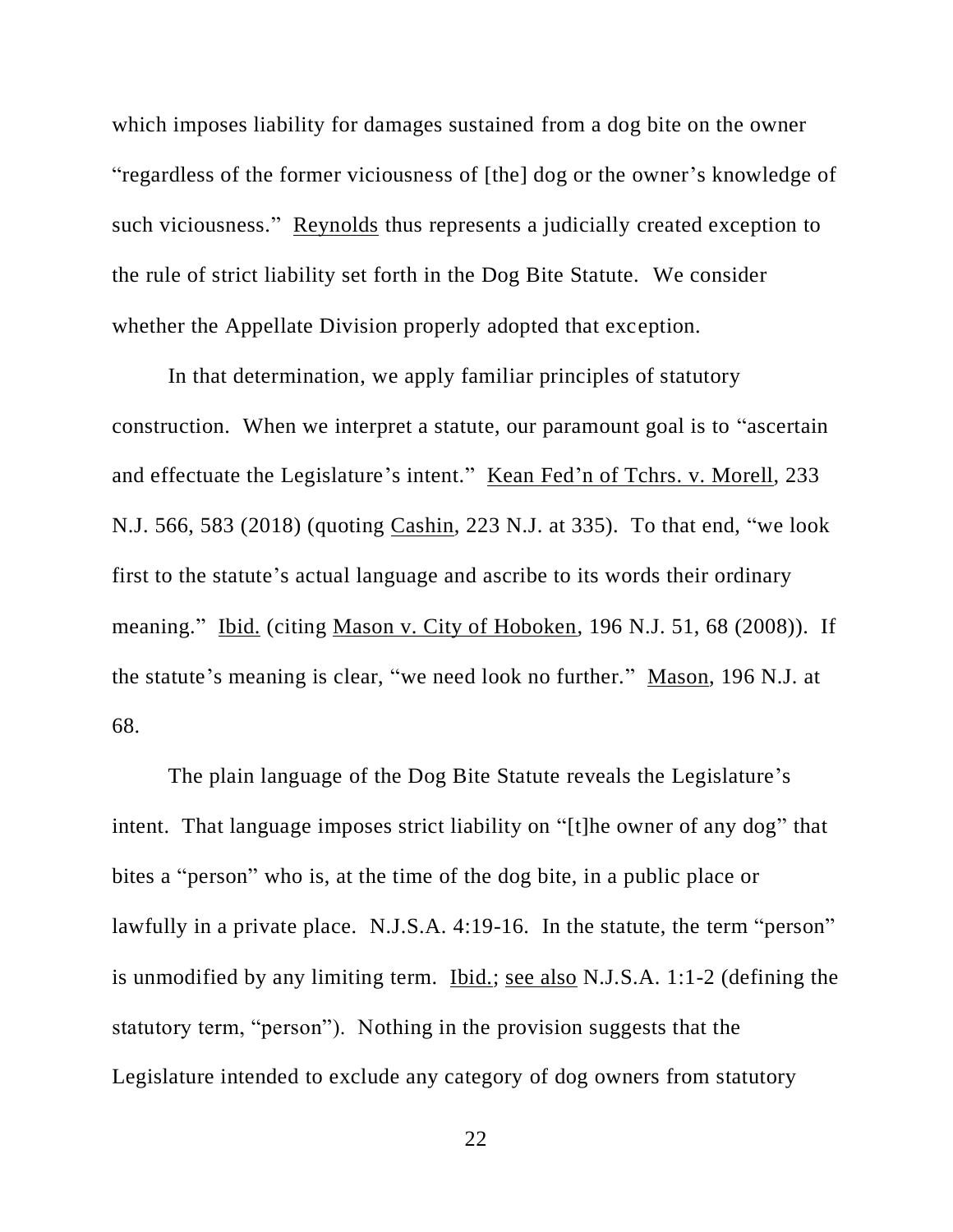liability, let alone any indication that claims asserted by independent contractors who have agreed to care for a dog are exempt from the statute's general rule. See N.J.S.A. 4:19-16.

In that regard, the Dog Bite Statute stands in stark contrast to statutes that govern liability for injuries suffered while participating in inherently dangerous activities and that incorporate assumption of the risk in the statutory terms. See N.J.S.A. 5:13-5 to -6 (provisions of a statute addressing the duties of ski facility operators and skiers, assumption of the risk, and comparative negligence); N.J.S.A. 5:14-5 to -7 (provisions of the Roller Skating Rink Safety and Fair Liability Act addressing duties of roller skating facility operators and roller skaters, assumption of the risk, and comparative negligence); N.J.S.A. 5:15-3, -5 (provisions of a statute addressing assumption of the risk as applied to claims arising from "equine animal activities").

"When 'the Legislature has carefully employed a term in one place and excluded it in another, it should not be implied where excluded.'" In re Plan for Abolition of Council on Affordable Hous., 214 N.J. 444, 470 (2013) (quoting Higgins v. Pascack Valley Hosp., 185 N.J. 404, 419 (1999)); accord State v. Drury, 190 N.J. 197, 215 (2007). Here, the Legislature's choice not to incorporate assumption of the risk into the Dog Bite Statute for independent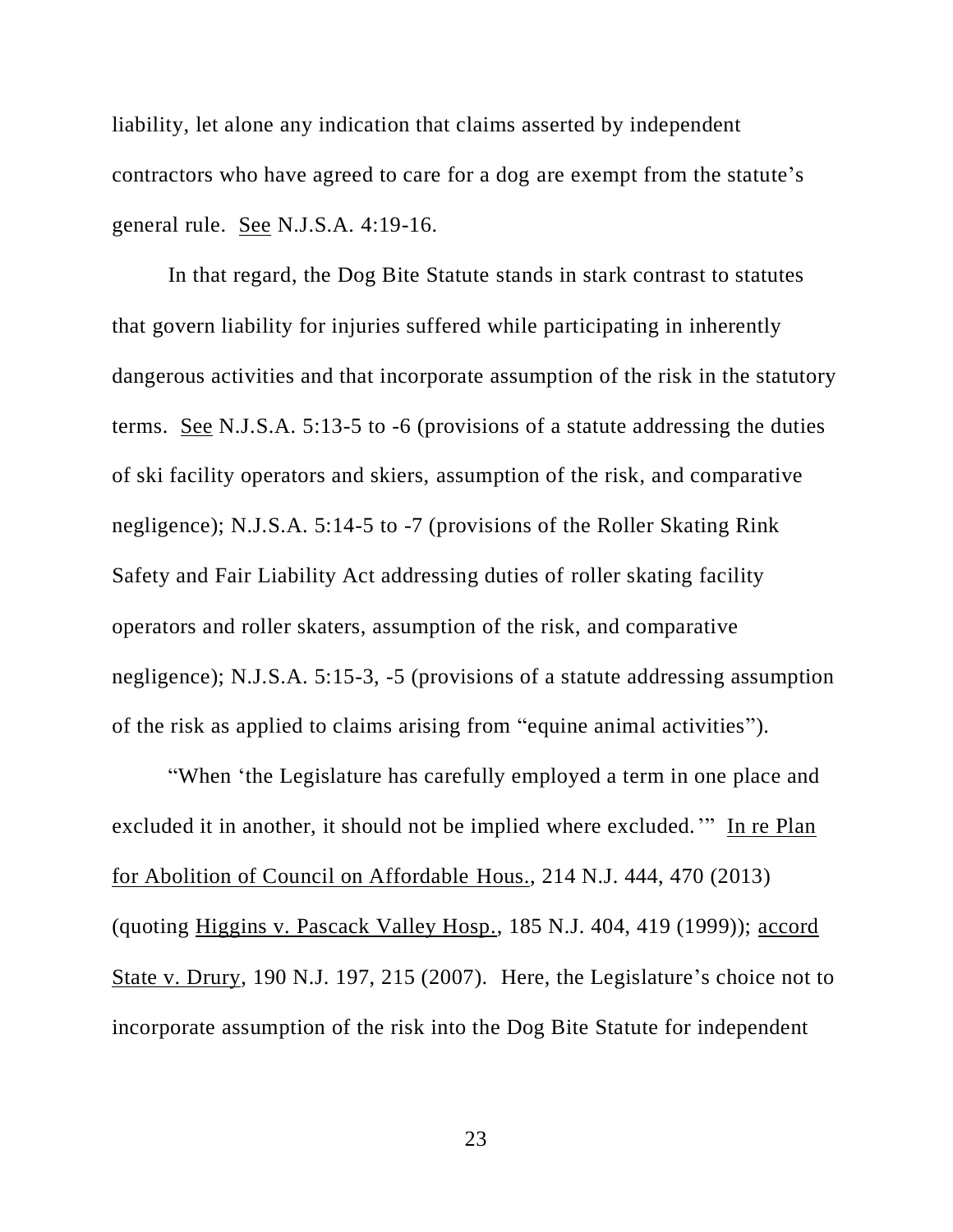contractors -- or any other category of plaintiffs -- signals its intent not to limit the statute's strict liability rule. See N.J.S.A. 4:19-16.<sup>3</sup>

3.

Accordingly, we do not concur with the Appellate Division's determination in Reynolds that, under the Dog Bite Statute, a dog owner is not liable to an independent contractor who has agreed to care for the dog unless the owner knew or had reason to know that the dog was vicious and withheld that information. See Reynolds, 325 N.J. Super. at 324. We reverse the Appellate Division's decision, premised on the Reynolds exception, affirming the trial court's grant of summary judgment.

Our determination does not mean that plaintiff's status as a professional working in a dog boarding facility has no impact on her claim under the Dog Bite Statute. Defendant may raise plaintiff's experience in working with dogs, the warnings that she was provided, her conduct in handling the dog, and other

 $3$  The Legislature, of course, may decide to amend the Dog Bite Statute to limit dog owners' liability to certain categories of plaintiffs, or bar such liability entirely. See, e.g., Colo. Rev. Stat. § 13-21-124(5)(e) (excluding "veterinary health care worker[s]," "dog groomer[s], and others" from dog-bite liability); see also Ariz. Rev. Stat. Ann. § 11-1025 (barring dog bite claims against "any governmental agency using a dog in military or police work" if the bite occurred during the execution of law enforcement duties); Fla. Stat. § 767.04 (precluding liability of dog owner if "the owner had displayed in a prominent place on his or her premises a sign easily readable including the words 'Bad Dog'"); S.C. Code Ann. § 47-3-110(B)(1) and (B)(2) (listing exceptions to dog owners' liability for injury).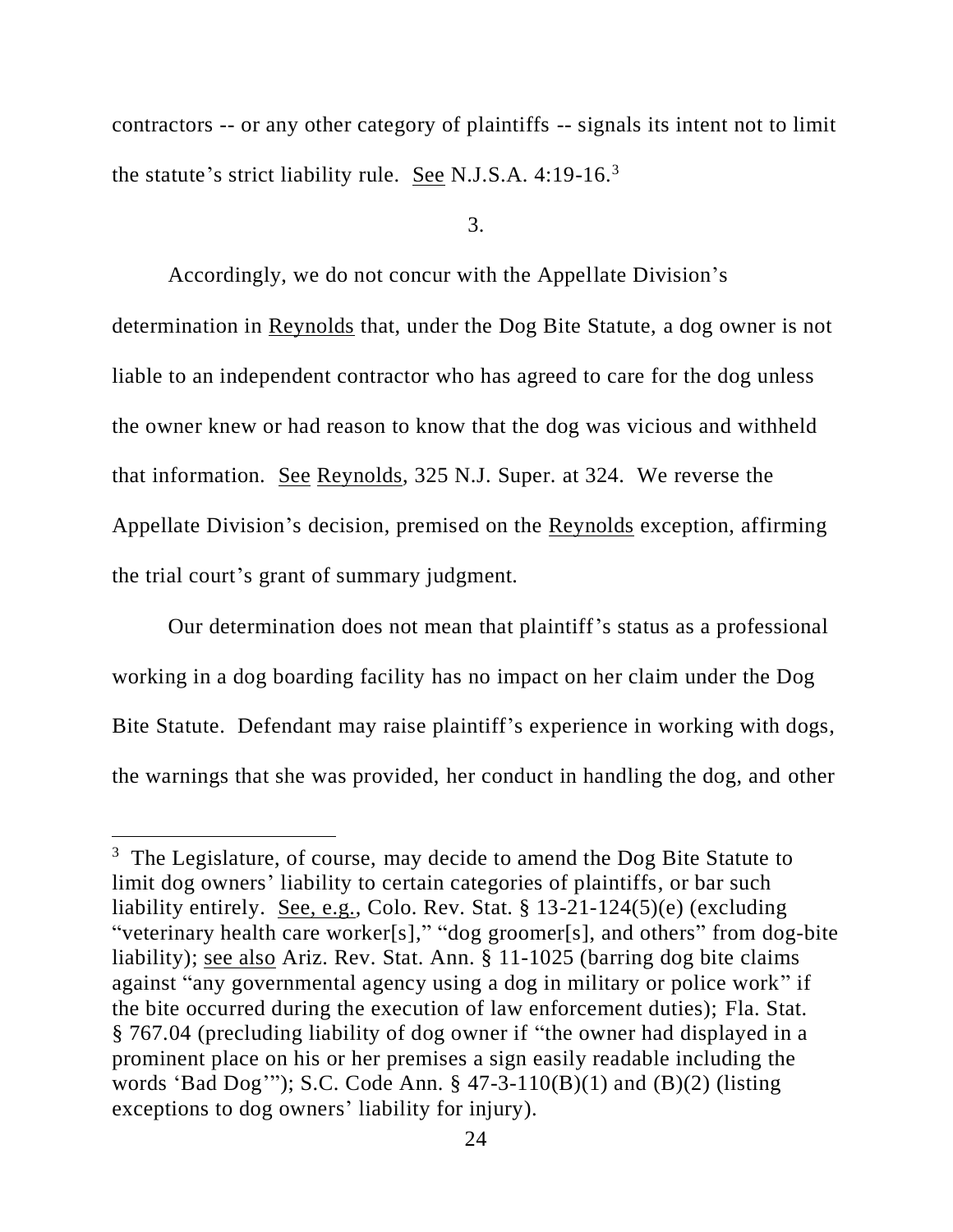facts relevant to comparative negligence, and may argue in a summary judgment motion that plaintiff's comparative fault warrants dismissal of her statutory claim. See N.J.S.A. 2A:15-5.1 to -5.3. If the case proceeds to trial, defendant may present to the jury evidence relating to plaintiff's professional status, knowledge, experience, and conduct and may seek an allocation of fault to plaintiff pursuant to the Comparative Negligence Act.

#### D.

Finally, we consider plaintiff's cross-motion for partial summary judgment, in which she sought summary judgment in her favor with respect to liability on her Dog Bite Statute claim and her common-law claims for absolute liability and negligence.<sup>4</sup>

We agree with the trial court that genuine issues of material fact preclude a grant of partial summary judgment to plaintiff as to liability on her claim under the Dog Bite Statute. See R. 4:46-2. Plaintiff is correct that based on the record before the Court, it appears that defendant's status as the dog's owner is undisputed, thus satisfying an element of N.J.S.A. 4:19-16. There

<sup>&</sup>lt;sup>4</sup> The record before the Court regarding plaintiff's cross-motion for partial summary judgment is sparse. As she did before the trial court and in her brief to the Appellate Division, plaintiff addressed her cross-motion in her petition for certification only briefly; she stated that she had proven all the elements of her Dog Bite Statute claim and her claim for common-law absolute liability, that defendant's knowledge of her dog's "dangerous propensities" was undisputed, and that it was unnecessary to "submit the question to the jury."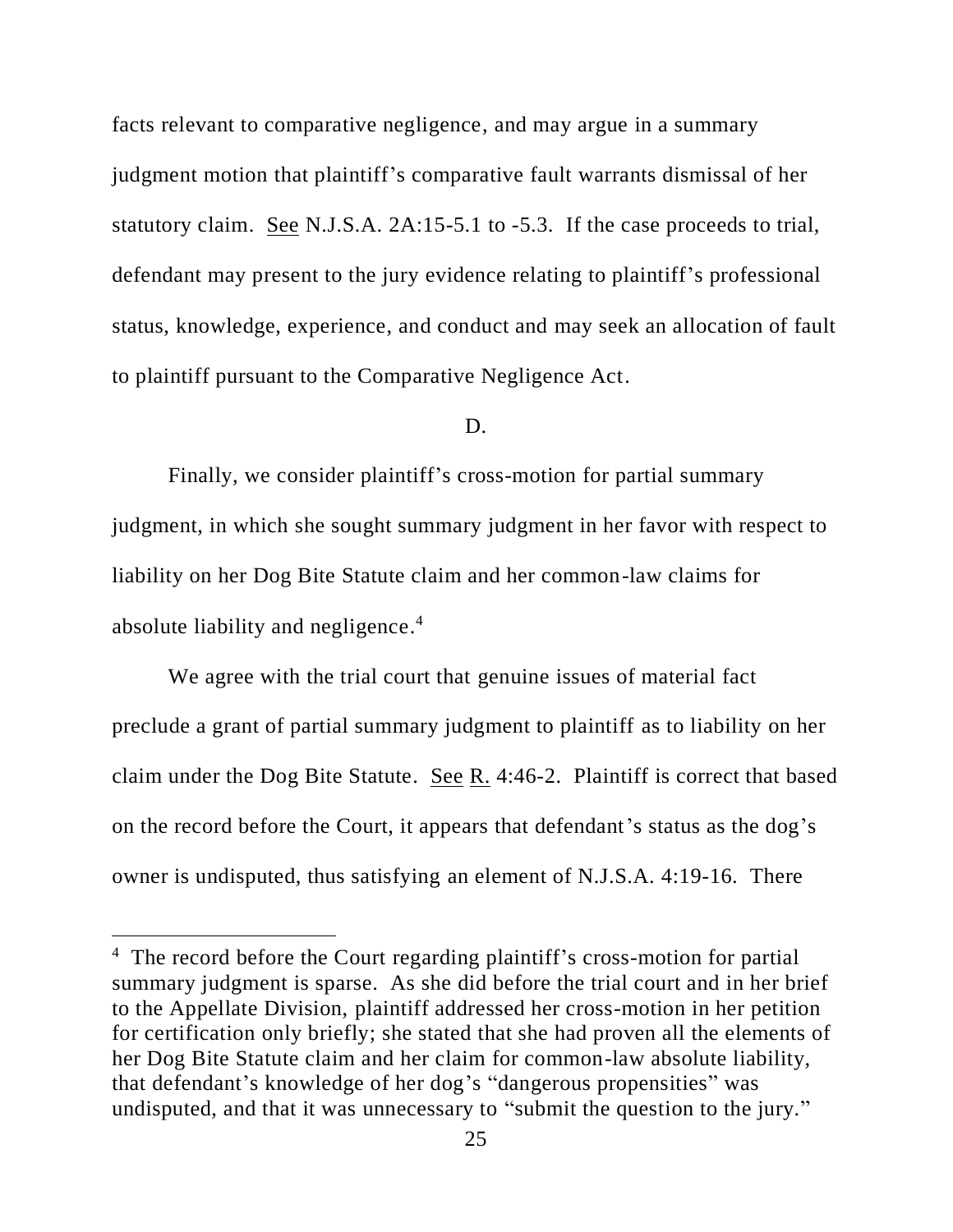remain significant factual disputes, however, regarding the information that defendant provided to plaintiff and her employer regarding the risk posed by the dog, plaintiff's conduct before and during the incident, and other relevant issues. Defendant's assertion of a defense based on the Comparative Negligence Act and her presentation of prima facie evidence supporting that defense preclude the entry of partial summary judgment on liability based on the Dog Bite Statute. We hold that the trial court properly denied plaintiff's motion for partial summary judgment with respect to the Dog Bite Statute claim.

Plaintiff's motion for partial summary judgment also addressed her common-law claims for absolute liability and negligence. We agree with the trial court that genuine issues of material fact regarding defendant's communications with plaintiff and her employer, as well as the circumstances of the dog-bite incident, preclude the entry of partial summary judgment on liability with respect to the common-law claims. <u>See R.</u> 4:46-2. Our ruling, however, does not preclude plaintiff from filing a motion for partial summary judgment regarding her common-law claims at a later stage.

To provide guidance to the trial court on remand, we briefly address the relationship between plaintiff's statutory claim under the Dog Bite Act and her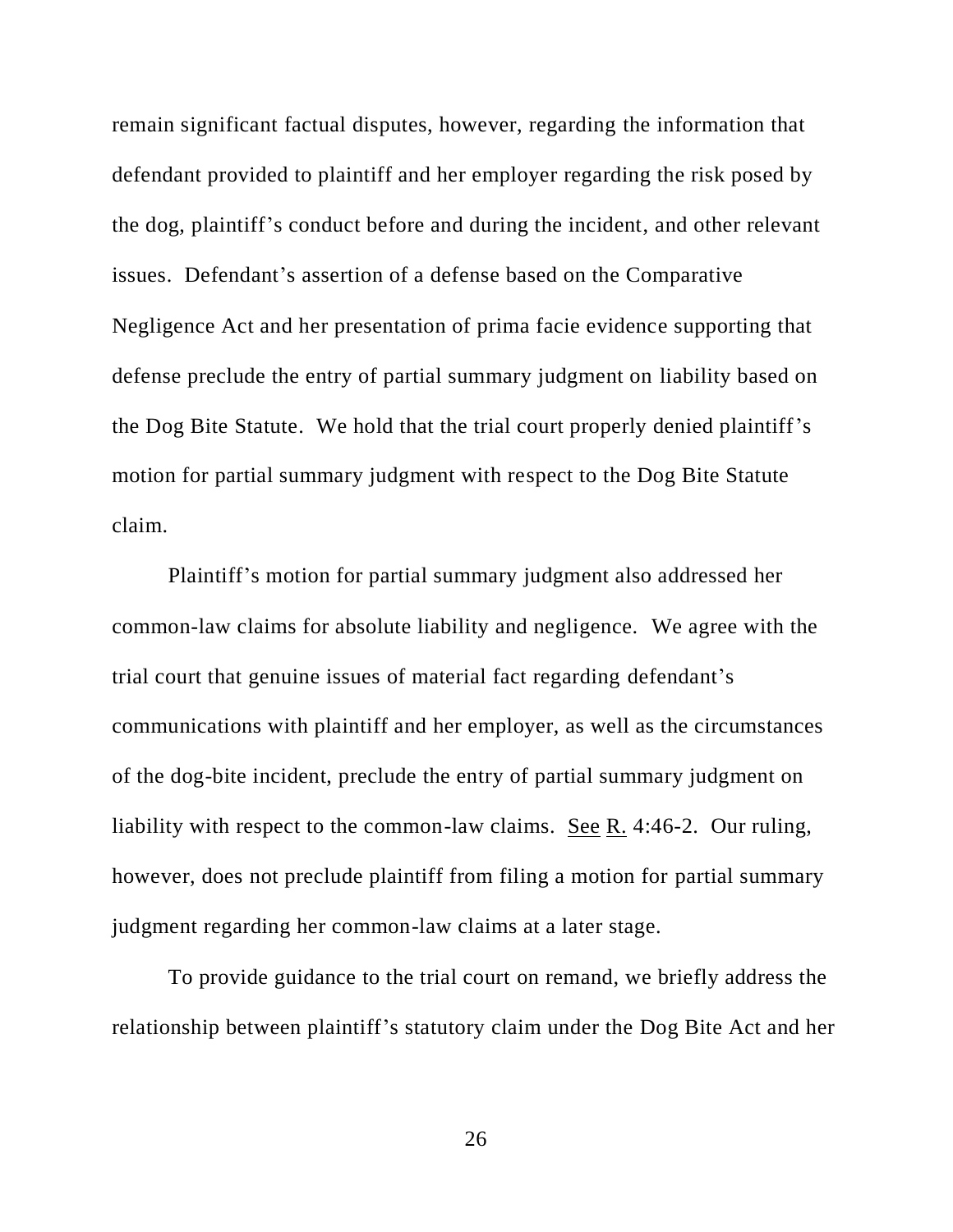common-law claims for absolute liability and negligence. As the Court

explained in DeRobertis,

[i]f a plaintiff is unable to recover under the [Dog Bite Statute] for failure to prove any of [the statute's] three elements, he still may have a cause of action based on common-law principles. If a plaintiff proves scienter, a dog-owner is absolutely liable for injuries caused by the dangerous characteristic of the dog, unless the owner can prove that the plaintiff was contributorily negligent. In that event, the determination of liability is governed by the Comparative Negligence Act. N.J.S.A. 2A:15-5.1. If, on the other hand, the plaintiff is unable to prove that the owner knew or should have known of the dog's dangerous characteristics, then the owner is liable only if the plaintiff is able to prove that the owner acted negligently in keeping the dog. Once again, the negligence of the plaintiff would be relevant to determining the liability of the owner. Finally, the owner of an abnormally dangerous dog owes a duty of ordinary care to an infant trespasser.

[DeRobertis, 94 N.J. at  $158$ .]<sup>5</sup>

<sup>5</sup> The Appellate Division's decision in Jannuzzelli v. Wilkens provides an example of a setting in which a plaintiff could not prove a claim under the Dog Bite Statute, but could assert a common-law claim for absolute liability subject in part to the Comparative Negligence Act. 158 N.J. Super. 36, 41-42 (App. Div. 1978). There, the trial evidence suggested that the infant plaintiff's injuries resulted from the dog jumping up on the child and scratching her, not from a dog bite. Id. at 39-41. The court observed that "[n]otwithstanding N.J.S.A. 4:19-16, a common law cause of action remains in which scienter must be proved to establish liability when a dog injures a person, but does not inflict a bite." Id. at 41 (citing Hayes v. Mongiovi, 121 N.J. Super. 272, 274- 75 (Cnty. Ct. 1972)). Although the appellate court deemed the child's contributory negligence to be irrelevant, it remanded for consideration of the contributory negligence of the child's parents, which was pertinent to their per quod claim. Id. at 47.